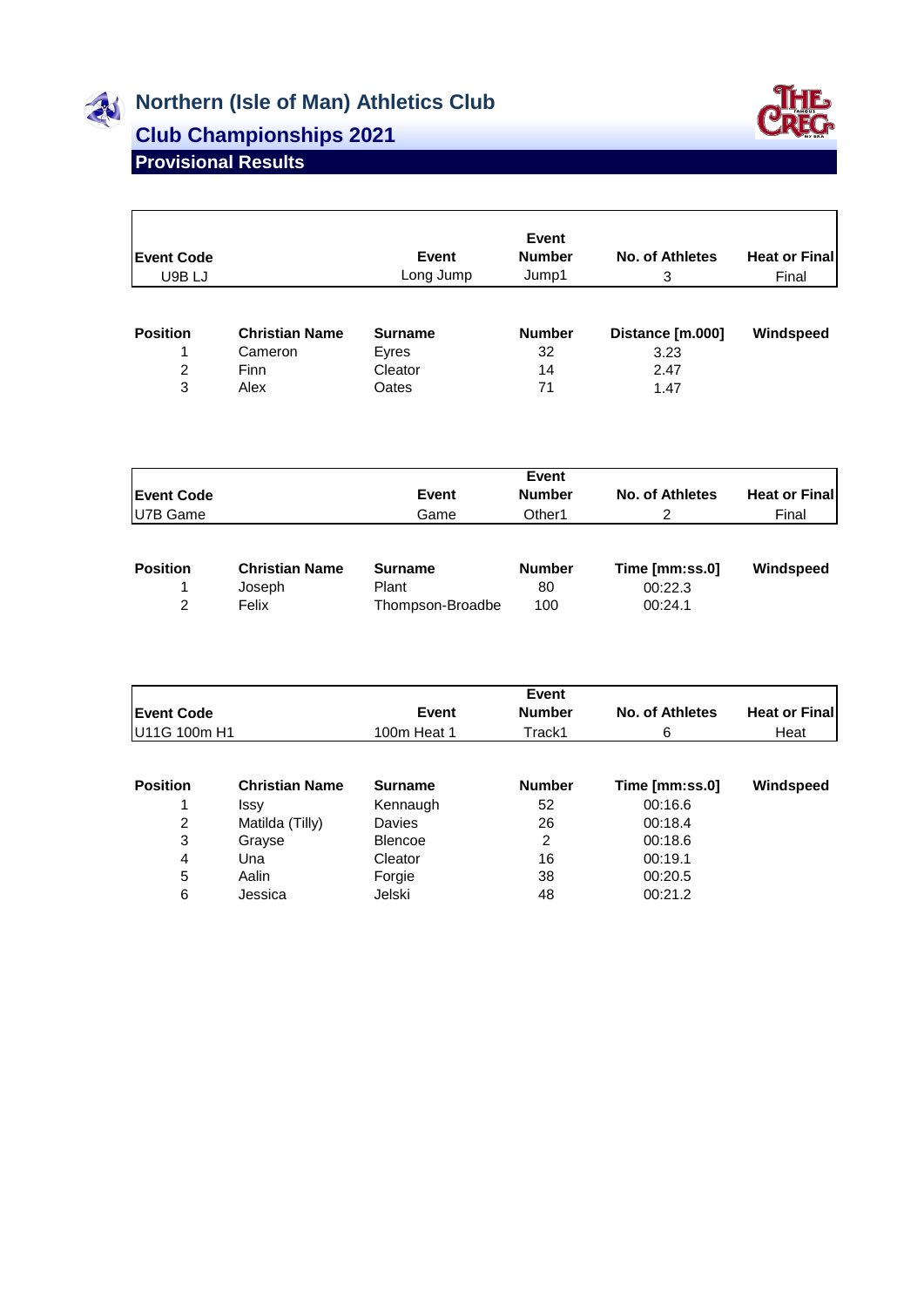|                   |                       |                | Event         |                 |                       |
|-------------------|-----------------------|----------------|---------------|-----------------|-----------------------|
| <b>Event Code</b> |                       | <b>Event</b>   | <b>Number</b> | No. of Athletes | <b>Heat or Finall</b> |
| IU11G 100m H2     |                       | 100m Heat 2    | Track2        | 6               | Heat                  |
|                   |                       |                |               |                 |                       |
| <b>Position</b>   | <b>Christian Name</b> | <b>Surname</b> | <b>Number</b> | Time [mm:ss.0]  | Windspeed             |
|                   | Imogen                | Howard         | 45            | 00:16.5         |                       |
| 2                 | Eleanor               | Lyness         | 64            | 00:17.9         |                       |
| 3                 | <b>Bailey</b>         | McMullan       | 66            | 00:18.1         |                       |
| 4                 | Amora                 | Cannon         | 8             | 00:18.5         |                       |
| 5                 | Louisa                | Oates          | 72            | 00:20.3         |                       |
| 6                 | Emma                  | Dorricott      | 27            | 00:21.7         |                       |

| <b>Event Code</b> |                       | Event          | <b>Event</b><br><b>Number</b> | No. of Athletes | <b>Heat or Finall</b> |
|-------------------|-----------------------|----------------|-------------------------------|-----------------|-----------------------|
| <b>JM 100m</b>    |                       | 100m           | Track3                        |                 | Final                 |
| <b>Position</b>   | <b>Christian Name</b> | <b>Surname</b> | <b>Number</b>                 | Time [mm:ss.0]  | Windspeed             |

1 Nathan Teece 99 00:11.6

| <b>Event Code</b><br>VM 100m |                                  | Event<br>100m               | Event<br><b>Number</b><br>Track4 | No. of Athletes           | <b>Heat or Final</b><br>Final |
|------------------------------|----------------------------------|-----------------------------|----------------------------------|---------------------------|-------------------------------|
| <b>Position</b>              | <b>Christian Name</b><br>Stephen | <b>Surname</b><br>Dorricott | <b>Number</b><br>28              | Time [mm:ss.0]<br>00:14.8 | Windspeed                     |

| <b>Event Code</b> |                                  | Event                     | Event<br><b>Number</b> | <b>No. of Athletes</b>    | <b>Heat or Finall</b> |
|-------------------|----------------------------------|---------------------------|------------------------|---------------------------|-----------------------|
| U17B 100m F       |                                  | 100m Final                | Track <sub>5</sub>     |                           | Final                 |
|                   |                                  |                           |                        |                           |                       |
| <b>Position</b>   | <b>Christian Name</b><br>William | <b>Surname</b><br>Lashley | <b>Number</b><br>58    | Time [mm:ss.0]<br>00:12.5 | Windspeed             |

| <b>Event Code</b> |                                    | <b>Event</b>             | <b>Number</b>       | No. of Athletes           | <b>Heat or Finall</b> |
|-------------------|------------------------------------|--------------------------|---------------------|---------------------------|-----------------------|
| <b>SW 100m</b>    |                                    | 100m                     | Track7              |                           | Final                 |
| <b>Position</b>   | <b>Christian Name</b><br>Carolanne | <b>Surname</b><br>Hanley | <b>Number</b><br>42 | Time [mm:ss.0]<br>00:24.5 | Windspeed             |

|                   |       | Event         |                        |                      |
|-------------------|-------|---------------|------------------------|----------------------|
| <b>Event Code</b> | Event | <b>Number</b> | <b>No. of Athletes</b> | <b>Heat or Final</b> |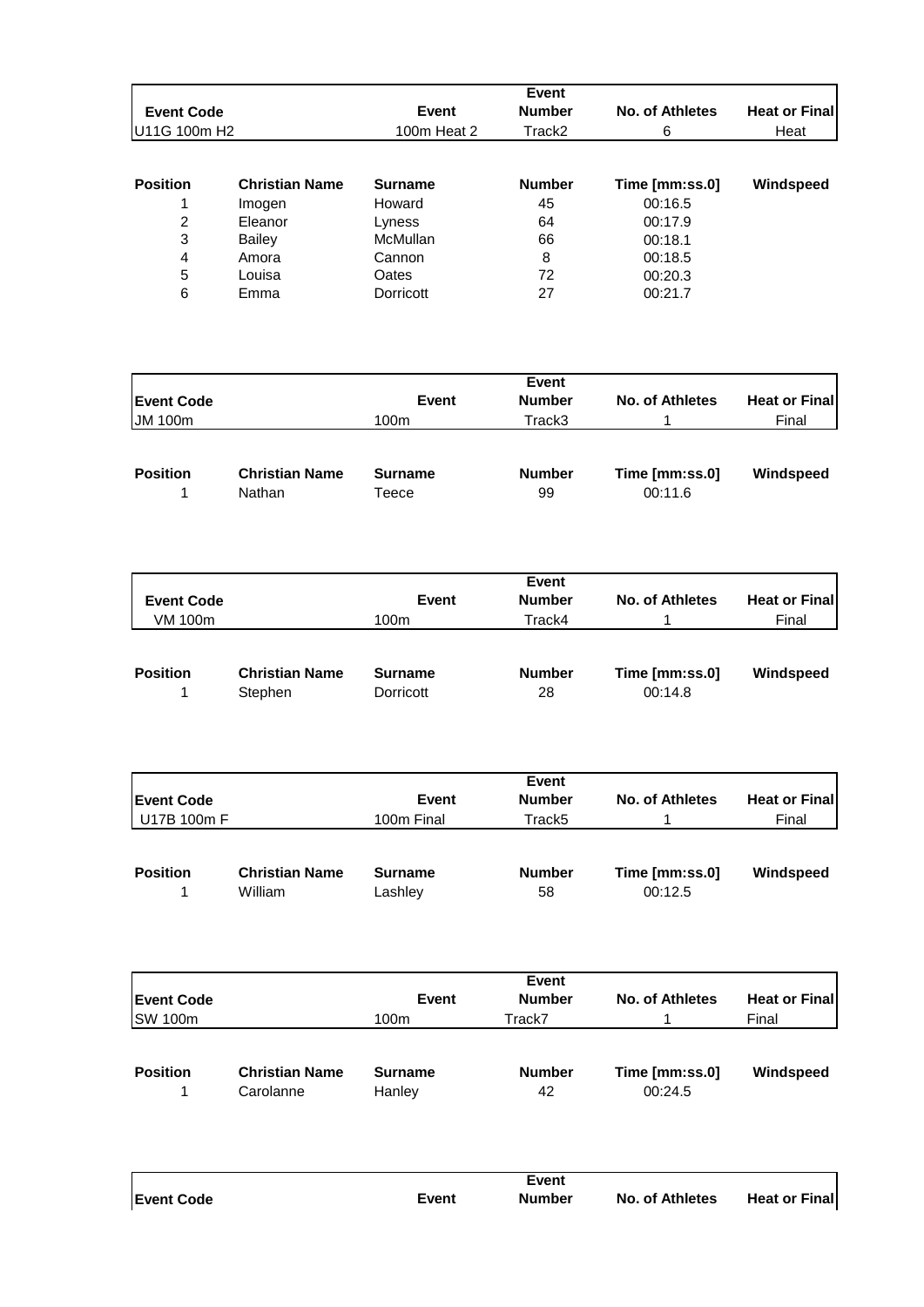| VW 100m         |                       | 100m           | Track8        | 2              | Final     |
|-----------------|-----------------------|----------------|---------------|----------------|-----------|
| <b>Position</b> | <b>Christian Name</b> | <b>Surname</b> | <b>Number</b> | Time [mm:ss.0] | Windspeed |
|                 | Jan                   | Lewis          | 62            | 00:16.5        |           |
| 2               | Annabel               | Forgie         | 39            | 00:21.6        |           |

| <b>Event Code</b><br><b>U13G LJ</b> |                                | <b>Event</b><br>Long Jump | <b>Event</b><br><b>Number</b><br>Jump <sub>2</sub> | No. of Athletes          | <b>Heat or Finall</b><br>Final |
|-------------------------------------|--------------------------------|---------------------------|----------------------------------------------------|--------------------------|--------------------------------|
| <b>Position</b>                     | <b>Christian Name</b><br>Daisy | <b>Surname</b><br>Liddle  | <b>Number</b><br>63                                | Distance [m.000]<br>2.89 | Windspeed                      |

|                   |                       |                | <b>Event</b>  |                  |                       |
|-------------------|-----------------------|----------------|---------------|------------------|-----------------------|
| <b>Event Code</b> |                       | <b>Event</b>   | <b>Number</b> | No. of Athletes  | <b>Heat or Finall</b> |
| <b>U15G LJ</b>    |                       | Long Jump      | Jump3         | 3                | Final                 |
| <b>Position</b>   | <b>Christian Name</b> | <b>Surname</b> | <b>Number</b> | Distance [m.000] | Windspeed             |
|                   | Lola                  | <b>Bass</b>    |               | 4.89             |                       |
| 2                 | Lucy                  | Ormsby         | 73            | 4.44             |                       |
| 3                 | Molly                 | Phillips       | 79            | 4.00             |                       |

| <b>Event Code</b><br>U9G 200m F |                       | <b>Event</b><br><b>Number</b><br>Event<br>Track10<br>200m Final |               | No. of Athletes<br>4 | <b>Heat or Final</b><br>Final |
|---------------------------------|-----------------------|-----------------------------------------------------------------|---------------|----------------------|-------------------------------|
| <b>Position</b>                 | <b>Christian Name</b> | <b>Surname</b>                                                  | <b>Number</b> | Time [mm:ss.0]       | Windspeed                     |
|                                 | Sienna                | Curphey                                                         | 23            | 00:37.6              |                               |
| 2                               | Abigail               | Sayle                                                           | 92            | 00:41.8              |                               |
| 3                               | Isabelle              | Sayle                                                           | 93            | 00:43.4              |                               |
| 4                               | <b>Breesha</b>        | <b>Byers</b>                                                    |               | 00:43.6              |                               |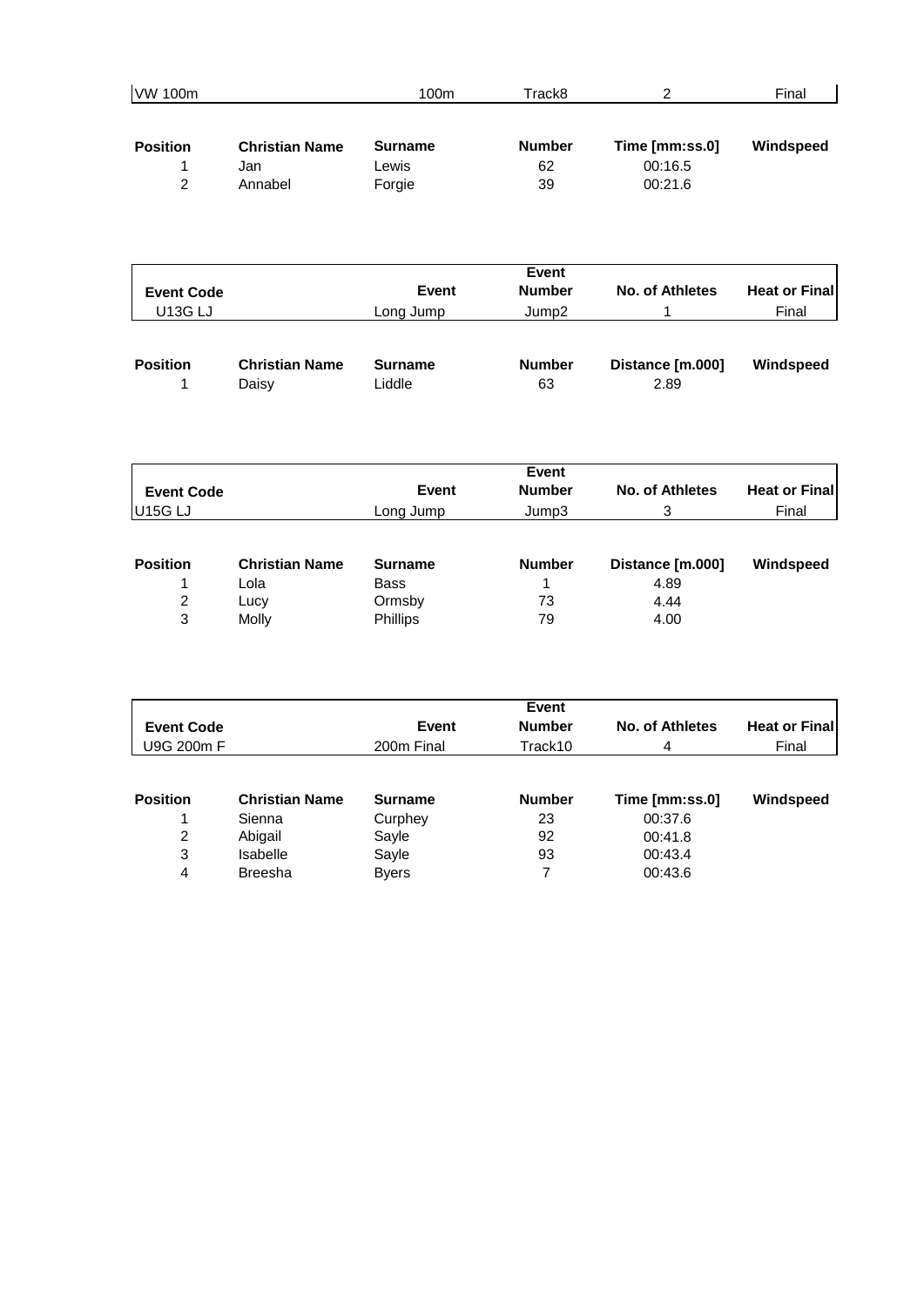|                   |                       |             | Event         |                 |                       |
|-------------------|-----------------------|-------------|---------------|-----------------|-----------------------|
| <b>Event Code</b> |                       | Event       | <b>Number</b> | No. of Athletes | <b>Heat or Finall</b> |
| U11G 200m H1      |                       | 200m Heat 1 | Track14       | 4               | Heat                  |
|                   |                       |             |               |                 |                       |
| <b>Position</b>   | <b>Christian Name</b> | Surname     | <b>Number</b> | Time [mm:ss.0]  | Windspeed             |
|                   | <b>Issy</b>           | Kennaugh    | 52            | 00:34.2         |                       |
| 2                 | Lille                 | Hope        | 44            | 00:39.3         |                       |
| 3                 | Matilda (Tilly)       | Davies      | 26            | 00:39.3         |                       |
| 4                 | Louisa                | Oates       | 72            | 00:42.4         |                       |

|                     |                       |                | <b>Event</b>           |                  |                       |
|---------------------|-----------------------|----------------|------------------------|------------------|-----------------------|
| <b>Event Code</b>   |                       | <b>Event</b>   | <b>Number</b><br>Jump4 | No. of Athletes  | <b>Heat or Finall</b> |
| U <sub>13</sub> BLJ |                       | Long Jump      |                        | 5                | Final                 |
|                     |                       |                |                        |                  |                       |
| <b>Position</b>     | <b>Christian Name</b> | <b>Surname</b> | <b>Number</b>          | Distance [m.000] | Windspeed             |
|                     | Ollie                 | Eyres          | 33                     | 4.06             |                       |
| 2                   | Zac                   | Woodward       | 394                    | 3.67             |                       |
| 3                   | Harry                 | Stennett       | 95                     | 3.63             |                       |
| 4                   | Freddie               | Crowe          | 22                     | 3.41             |                       |
| 5                   | George                | Salter         | 90                     | 3.25             |                       |

|                     |                       |                | <b>Event</b>                       |                  |                       |
|---------------------|-----------------------|----------------|------------------------------------|------------------|-----------------------|
| <b>Event Code</b>   |                       | <b>Event</b>   | <b>Number</b><br>Jump <sub>5</sub> | No. of Athletes  | <b>Heat or Finall</b> |
| U <sub>15</sub> BLJ |                       | Long Jump      |                                    | 4                | Final                 |
| <b>Position</b>     | <b>Christian Name</b> | <b>Surname</b> | <b>Number</b>                      | Distance [m.000] | Windspeed             |
|                     | Charlie               | Teare          | 97                                 | 4.91             |                       |
| 2                   | Douglas               | Quayle         | 85                                 | 3.86             |                       |
| 3                   | Cai                   | Lewis          | 59                                 | 3.76             |                       |
| 4                   | William               | Forgie         | 40                                 | 3.15             |                       |

|                   |                       |                | <b>Event</b>  |                 |                      |
|-------------------|-----------------------|----------------|---------------|-----------------|----------------------|
| <b>Event Code</b> |                       | Event          | <b>Number</b> | No. of Athletes | <b>Heat or Final</b> |
| U11G 200m H2      |                       | 200m Heat 2    | Track15       | 5               | Heat                 |
|                   |                       |                |               |                 |                      |
| <b>Position</b>   | <b>Christian Name</b> | <b>Surname</b> | <b>Number</b> | Time [mm:ss.0]  | Windspeed            |
|                   | Imogen                | Howard         | 45            | 00:36.6         |                      |
| 2                 | Erin                  | Fox            | 41            | 00:39.2         |                      |
| 3                 | Eleanor               | Lyness         | 64            | 00:39.5         |                      |
| 4                 | Jessica               | Jelski         | 48            | 00:47.7         |                      |
| 5                 | Emma                  | Dorricott      | 27            | 00:49.2         |                      |

|                    |           | <b>Event</b> |                        |                       |
|--------------------|-----------|--------------|------------------------|-----------------------|
| <b>IEvent Code</b> | Event     | Number       | <b>No. of Athletes</b> | <b>Heat or Finall</b> |
| $U9B$ 75m F        | 75m Final | Track16      |                        | Final                 |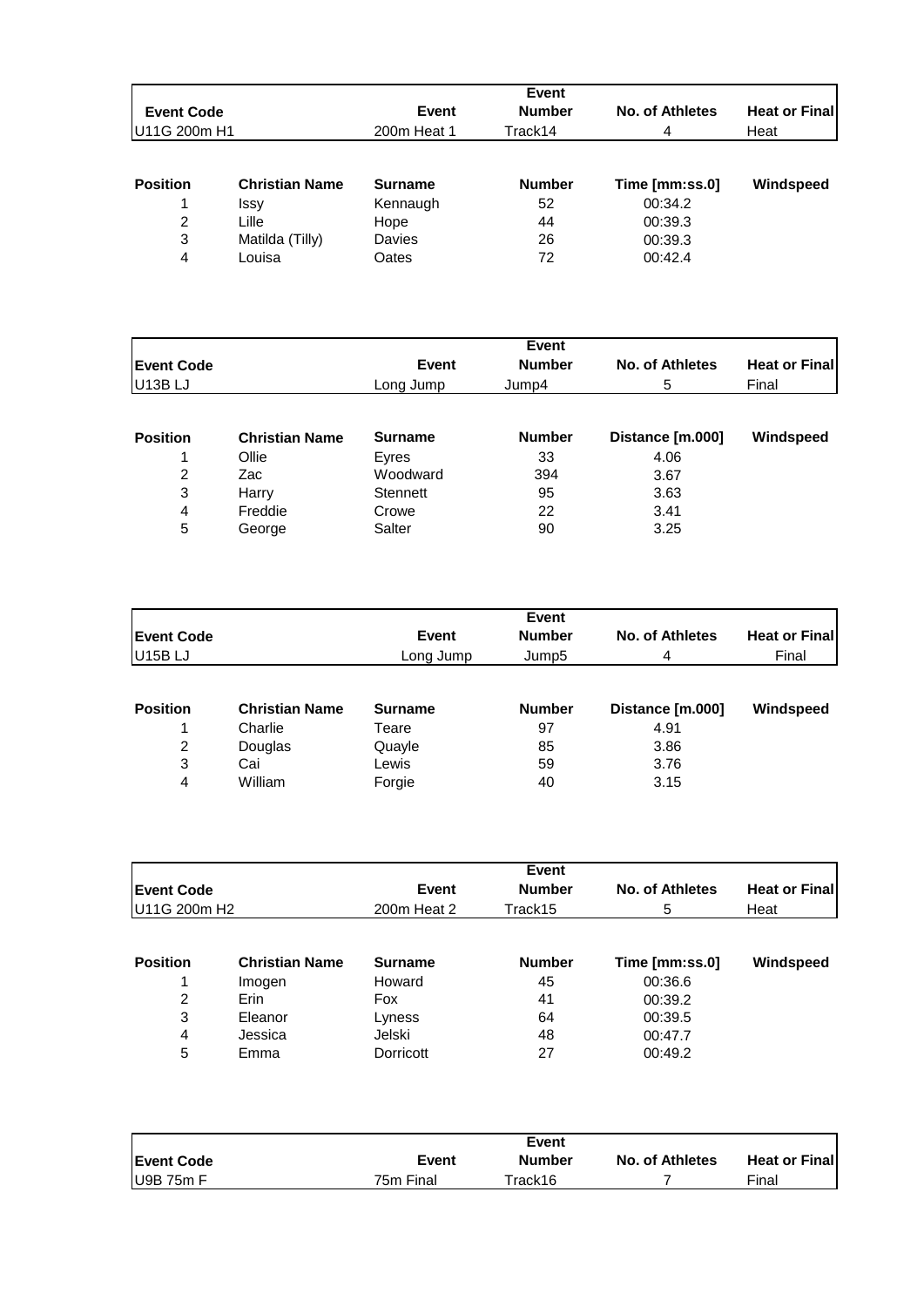| <b>Position</b> | <b>Christian Name</b> | <b>Surname</b> | <b>Number</b> | Time [mm:ss.0] | Windspeed |
|-----------------|-----------------------|----------------|---------------|----------------|-----------|
|                 | Cameron               | Eyres          | 32            | 00:12.0        |           |
| 2               | Thomas                | Collinge       | 20            | 00:13.5        |           |
| 3               | Leo                   | Woodward       | 393           | 00:13.5        |           |
| 4               | Finn                  | Cleator        | 14            | 00:14.0        |           |
| 5               | <b>Bobby</b>          | Quaye          | 83            | 00:14.4        |           |
| 6               | Louis                 | Carey          | 11            | 00:15.7        |           |
|                 | Alex                  | Oates          | 71            | 00:20.0        |           |

|                   |                       |                  | <b>Event</b>  |                 |                       |
|-------------------|-----------------------|------------------|---------------|-----------------|-----------------------|
| <b>Event Code</b> |                       | Event            | <b>Number</b> | No. of Athletes | <b>Heat or Finall</b> |
| U7B 50m F         |                       | 50m Final        | Track17       | 4               | Final                 |
|                   |                       |                  |               |                 |                       |
| <b>Position</b>   | <b>Christian Name</b> | <b>Surname</b>   | <b>Number</b> | Time [mm:ss.0]  | Windspeed             |
|                   | Harry                 | Cleator          | 15            | 00:09.5         |                       |
| 2                 | Teddy                 | Thompson-Broadbe | 391           | 00:10.0         |                       |
| 3                 | Robby                 | Quirk-Kermeen    | 88            | 00:11.6         |                       |
| 4                 | George                | Filer            | 36            | 00:11.6         |                       |

|                   |                       |                 | Event<br><b>Number</b> | No. of Athletes |                       |
|-------------------|-----------------------|-----------------|------------------------|-----------------|-----------------------|
| <b>Event Code</b> |                       | Event           |                        |                 | <b>Heat or Finall</b> |
| U15G 100m F       |                       | 100m Final      | Track18                | 3               | Final                 |
| <b>Position</b>   | <b>Christian Name</b> | <b>Surname</b>  | <b>Number</b>          | Time [mm:ss.0]  | Windspeed             |
| 1                 | Lucy                  | Ormsby          | 73                     | 00:13.5         |                       |
| 2                 | Molly                 | <b>Phillips</b> | 79                     | 00:14.1         |                       |
| 3                 | Anwyn                 | Davies          | 25                     | 00:14.6         |                       |

| <b>Event Code</b> |                       | Event          | <b>Event</b><br><b>Number</b> | No. of Athletes | <b>Heat or Finall</b> |
|-------------------|-----------------------|----------------|-------------------------------|-----------------|-----------------------|
| U13G 100m F       |                       | 100m Final     | Track19                       | 3               | Final                 |
| <b>Position</b>   | <b>Christian Name</b> | <b>Surname</b> | <b>Number</b>                 | Time [mm:ss.0]  | Windspeed             |
|                   | Grace                 | Kelly          | 50                            | 00:15.7         |                       |
| 2                 | Daisy                 | Liddle         | 63                            | 00:16.2         |                       |
| 3                 | Hope                  | Lewis          | 61                            | 00:16.5         |                       |

|                   |                       |                | <b>Event</b>           |                |                       |
|-------------------|-----------------------|----------------|------------------------|----------------|-----------------------|
| <b>Event Code</b> |                       |                | <b>Number</b><br>Event |                | <b>Heat or Finall</b> |
| U11B 100m F       |                       | 100m Final     | Track20                | 5              | Final                 |
| <b>Position</b>   | <b>Christian Name</b> | <b>Surname</b> | <b>Number</b>          | Time [mm:ss.0] | Windspeed             |
|                   | James                 | Jelski         | 47                     | 00:15.2        |                       |
| 2                 | Timothy               | Perry          | 78                     | 00:15.4        |                       |
| 3                 | Cailum                | Mccann         | 65                     | 00:16.2        |                       |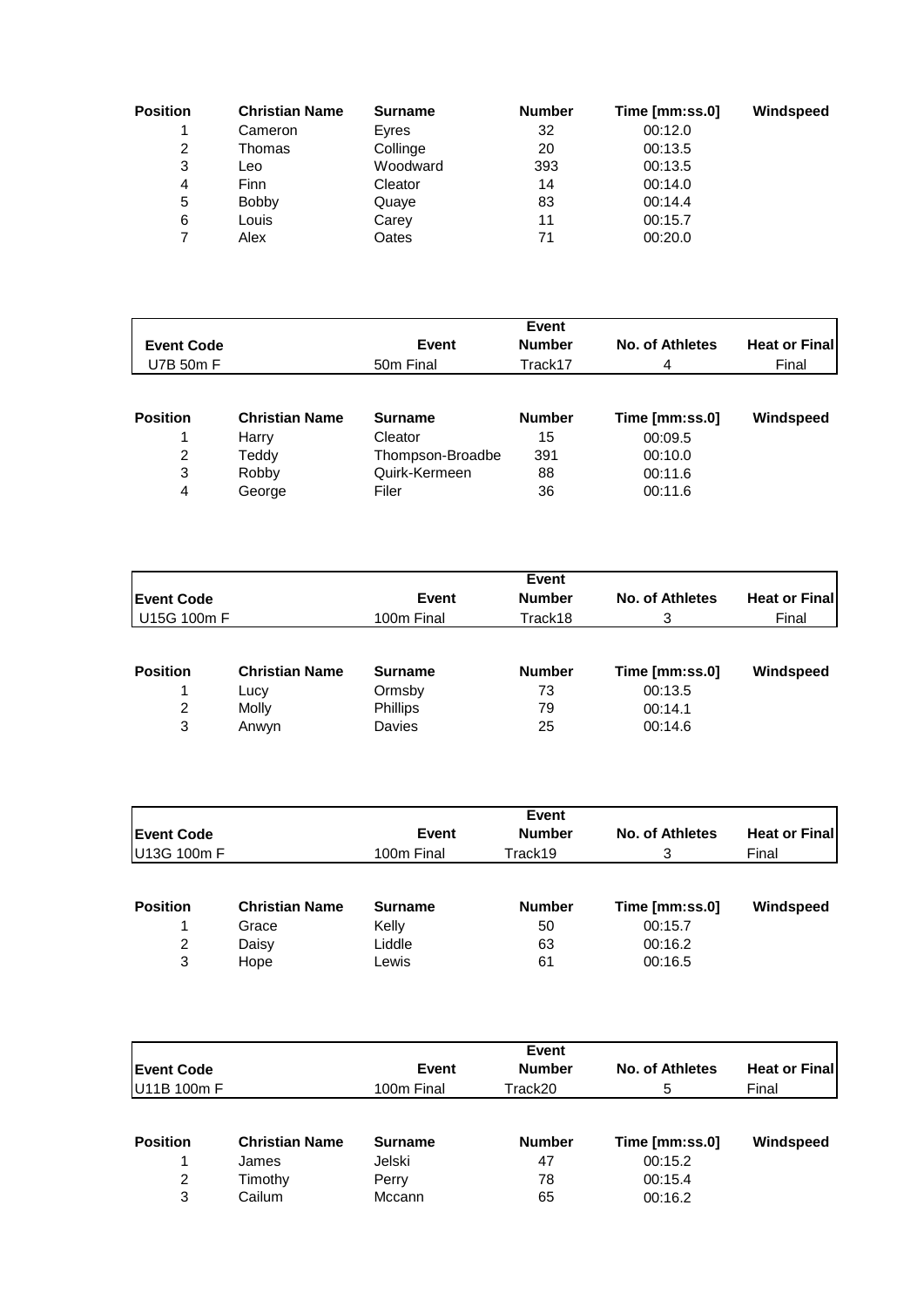| Merfyn | Pritchard | 82 | 00:16.2 |
|--------|-----------|----|---------|
| Dillon | Parker    | 74 | 00:19.0 |

|                   |                       |                | Event         |                 |                      |
|-------------------|-----------------------|----------------|---------------|-----------------|----------------------|
| <b>Event Code</b> |                       | Event          | <b>Number</b> | No. of Athletes | <b>Heat or Final</b> |
| U11G 100m F       |                       | 100m Final     | Track21       | 6               | Final                |
| <b>Position</b>   | <b>Christian Name</b> | <b>Surname</b> | <b>Number</b> | Time [mm:ss.0]  | Windspeed            |
|                   | <b>Issy</b>           | Kennaugh       | 52            | 00:15.4         |                      |
| 2                 | Imogen                | Howard         | 45            | 00:16.2         |                      |
| 3                 | Bailey                | McMullan       | 66            | 00:17.8         |                      |
| 4                 | Grayse                | <b>Blencoe</b> | 2             | 00:17.9         |                      |
| 5                 | Matilda (Tilly)       | Davies         | 26            | 00:18.1         |                      |
| 6                 | Eleanor               | Lyness         | 64            | 00:18.2         |                      |
| 7                 | Una                   | Cleator        | 16            | 00:18.6         |                      |

| <b>Event Code</b><br>U15B 100m F |                                             | Event<br>100m Final                | Event<br><b>Number</b><br>Track22 | No. of Athletes<br>2                 | <b>Heat or Finall</b><br>Final |
|----------------------------------|---------------------------------------------|------------------------------------|-----------------------------------|--------------------------------------|--------------------------------|
| <b>Position</b><br>2             | <b>Christian Name</b><br>Douglas<br>William | <b>Surname</b><br>Quayle<br>Forgie | <b>Number</b><br>85<br>40         | Time [mm:ss.0]<br>00:14.7<br>00:15.9 | Windspeed                      |

|                   |                       |                | Event         |                 |                      |
|-------------------|-----------------------|----------------|---------------|-----------------|----------------------|
| <b>Event Code</b> |                       | Event          | <b>Number</b> | No. of Athletes | <b>Heat or Final</b> |
| U13B 100m F       |                       | 100m Final     | Track23       | 2               | Final                |
| <b>Position</b>   | <b>Christian Name</b> | <b>Surname</b> | <b>Number</b> | Time [mm:ss.0]  | Windspeed            |
|                   | Ollie                 | Eyres          | 33            | 00:14.6         |                      |
| 2                 | Freddie               | Crowe          | 22            | 00:15.7         |                      |

|                   |                       |                | Event         |                 |                      |
|-------------------|-----------------------|----------------|---------------|-----------------|----------------------|
| <b>Event Code</b> |                       | Event          | <b>Number</b> | No. of Athletes | <b>Heat or Final</b> |
| <b>U9G 75m F</b>  |                       | 75m Final      | Track24       |                 | Final                |
|                   |                       |                |               |                 |                      |
| <b>Position</b>   | <b>Christian Name</b> | <b>Surname</b> | <b>Number</b> | Time [mm:ss.0]  | Windspeed            |
|                   | Sienna                | Curphey        | 23            | 00:12.8         |                      |
| 2                 | Elsa                  | Filer          | 35            | 00:13.5         |                      |
| 3                 | Abigail               | Sayle          | 92            | 00:14.3         |                      |
| 4                 | <b>Breesha</b>        | <b>Byers</b>   | 7             | 00:14.7         |                      |
| 5                 | <b>Isabelle</b>       | Sayle          | 93            | 00:14.7         |                      |
| 6                 | Isabella              | Quirk-Kermeen  | 87            | 00:14.8         |                      |
| 7                 | Grace                 | Kirkman        | 54            | 00:17.4         |                      |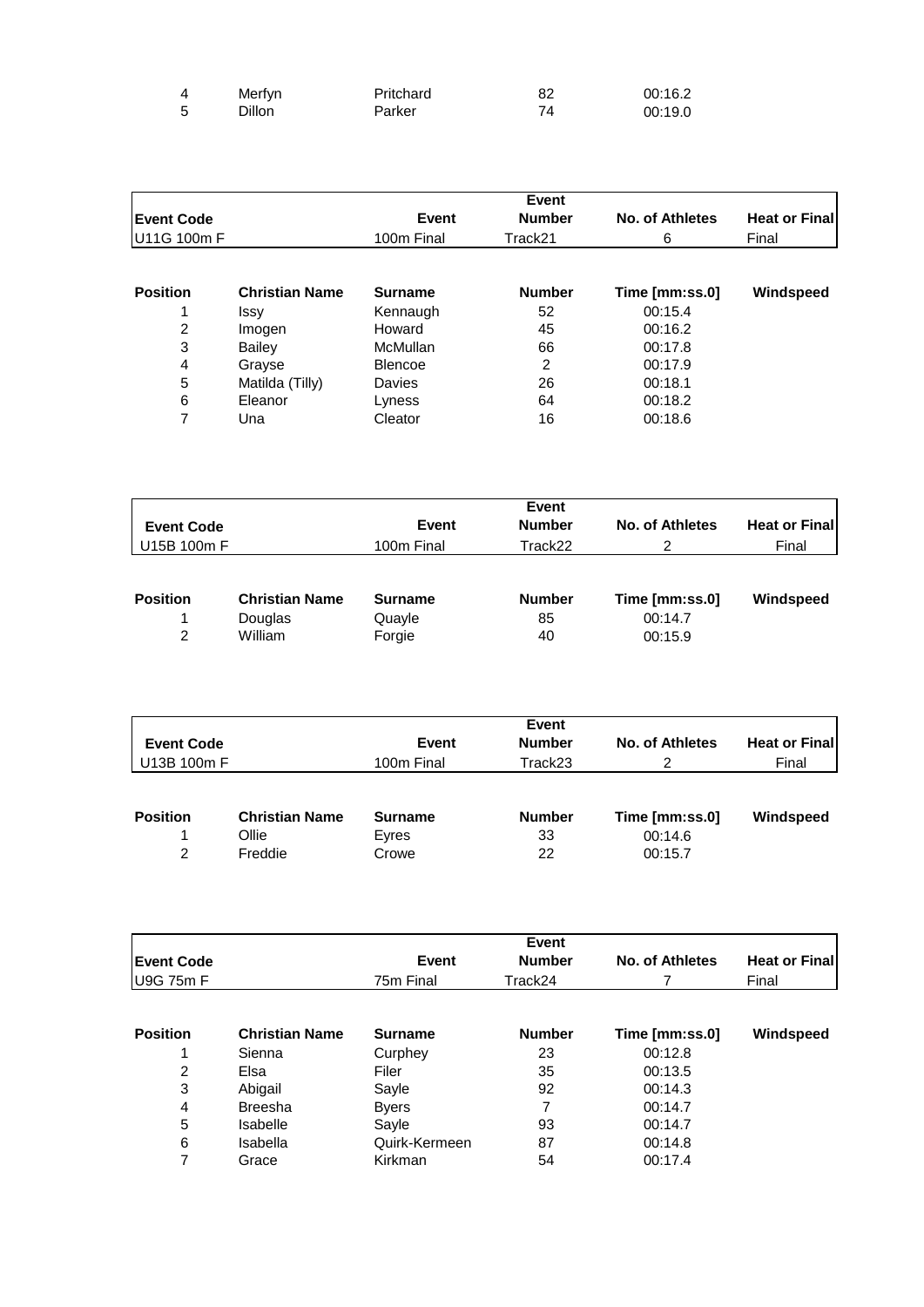|                   |                       |                  | Event         |                        |                                |
|-------------------|-----------------------|------------------|---------------|------------------------|--------------------------------|
| <b>Event Code</b> |                       | Event            | <b>Number</b> | No. of Athletes        | <b>Heat or Finall</b>          |
| <b>U13B HJ</b>    |                       | High Jump        | Jump16        |                        | Final                          |
| <b>Position</b>   | <b>Christian Name</b> | <b>Surname</b>   | <b>Number</b> | Distance [m.000]       | Windspeed                      |
|                   | Ollie                 | Eyres            | 33            | 1.40                   |                                |
|                   |                       |                  |               |                        |                                |
|                   |                       |                  |               |                        |                                |
|                   |                       |                  | Event         |                        |                                |
| <b>Event Code</b> |                       | Event            | <b>Number</b> | <b>No. of Athletes</b> |                                |
| U15B HJ           |                       | High Jump        | Jump17        | 2                      | <b>Heat or Finall</b><br>Final |
|                   |                       |                  |               |                        |                                |
| <b>Position</b>   | <b>Christian Name</b> | <b>Surname</b>   | <b>Number</b> | Distance [m.000]       | Windspeed                      |
| 2                 | Samuel<br>Dominic     | Perry<br>Dunwell | 77<br>30      | 1.50<br>1.40           |                                |

|                   |                       |                       | Event         |                 |                       |
|-------------------|-----------------------|-----------------------|---------------|-----------------|-----------------------|
| <b>Event Code</b> |                       | <b>Event</b>          | <b>Number</b> | No. of Athletes | <b>Heat or Finall</b> |
| U7G 50m F         |                       | 50 <sub>m</sub> Final | Track25       | 5               | Final                 |
|                   |                       |                       |               |                 |                       |
| <b>Position</b>   | <b>Christian Name</b> | <b>Surname</b>        | <b>Number</b> | Time [mm:ss.0]  | Windspeed             |
|                   | Fola                  | Lewis                 | 60            | 00:11.4         |                       |
| 2                 | Willow                | Curphey               | 24            | 00:12.1         |                       |
| 3                 | Florence              | Quayle                | 86            | 00:12.8         |                       |
| 4                 | Farrah                | Cannon                | 9             | 00:12.9         |                       |
| 5                 | Chloe                 | Carey                 | 10            | 00:13.6         |                       |

|                     |                       |                 | Event         |                        |                      |
|---------------------|-----------------------|-----------------|---------------|------------------------|----------------------|
| <b>Event Code</b>   |                       | Event           | <b>Number</b> | <b>No. of Athletes</b> | <b>Heat or Final</b> |
| U <sub>11G LJ</sub> |                       | Long Jump       | Jump6         | 8                      | Final                |
| <b>Position</b>     | <b>Christian Name</b> | <b>Surname</b>  | <b>Number</b> | Distance [m.000]       | Windspeed            |
|                     | Imogen                | Howard          | 45            | 3.36                   |                      |
| 2                   | Amora                 | Cannon          | 8             | 2.63                   |                      |
| 3                   | Bailey                | <b>McMullan</b> | 66            | 2.57                   |                      |
| 4                   | Grayse                | <b>Blencoe</b>  | 2             | 2.50                   |                      |
| 5                   | Erin                  | Fox             | 41            | 2.34                   |                      |
| 6                   | Una                   | Cleator         | 16            | 2.27                   |                      |
| 7                   | Aalin                 | Forgie          | 38            | 2.10                   |                      |
| 8                   | Emma                  | Dorricott       | 27            | 1.53                   |                      |

|                   |           | Event   |                        |                       |
|-------------------|-----------|---------|------------------------|-----------------------|
| <b>Event Code</b> | Event     | Number  | <b>No. of Athletes</b> | <b>Heat or Finall</b> |
| U15B 1 Mile Walk  | Mile Walk | ™rack27 |                        | Final                 |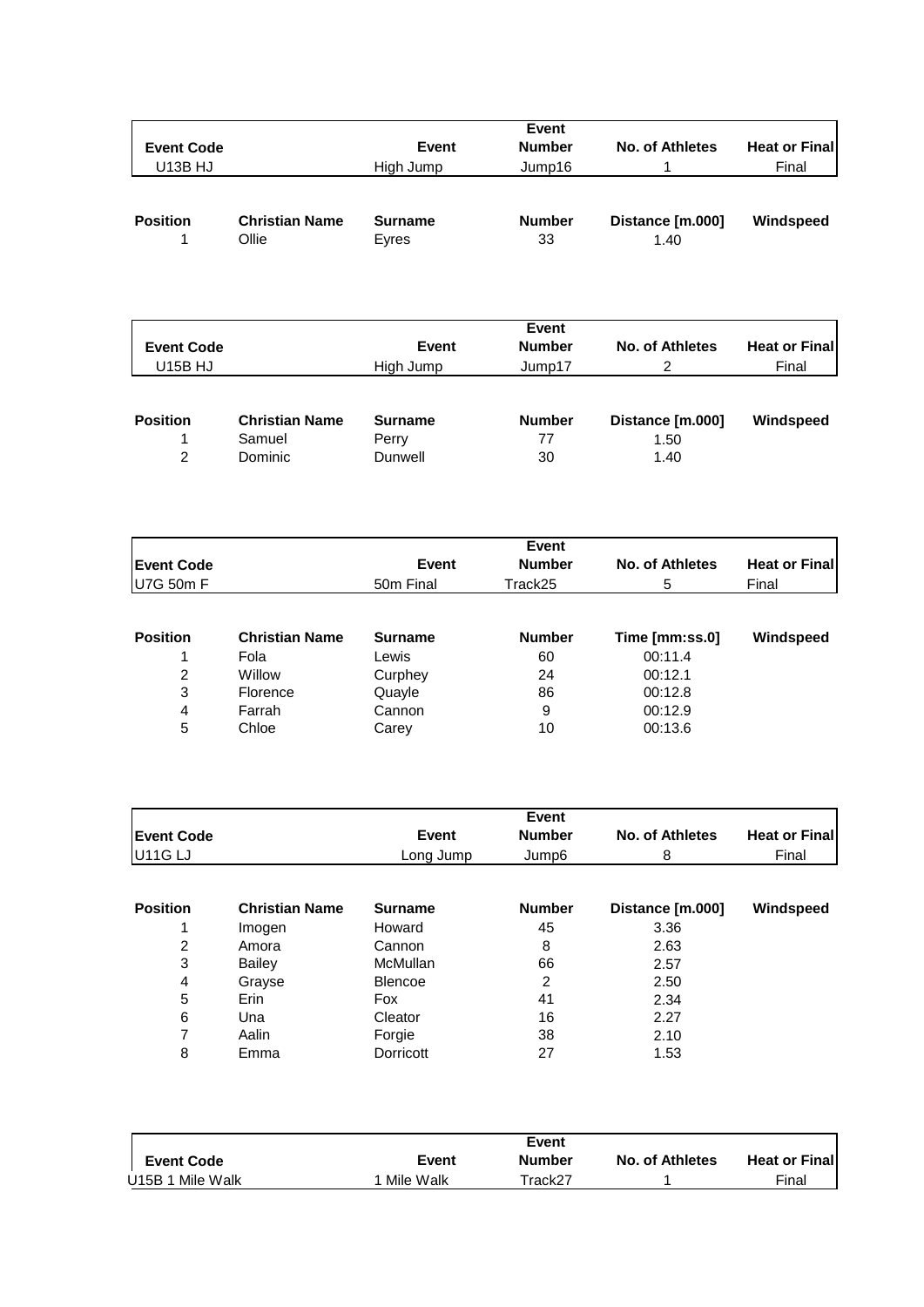| <b>Position</b> | <b>Christian Name</b> | <b>Surname</b> | <b>Number</b> | Time [mm:ss.0] | Windspeed |
|-----------------|-----------------------|----------------|---------------|----------------|-----------|
|                 | William               | Forgie         | 40            | 12:03.2        |           |

| <b>Event Code</b><br>U17G 1 Mile Walk |                              | <b>Event</b><br>1 Mile Walk | <b>Event</b><br><b>Number</b><br>Track28 | <b>No. of Athletes</b>    | <b>Heat or Final</b><br>Final |
|---------------------------------------|------------------------------|-----------------------------|------------------------------------------|---------------------------|-------------------------------|
| <b>Position</b>                       | <b>Christian Name</b><br>Mia | <b>Surname</b><br>Dunwell   | <b>Number</b><br>31                      | Time [mm:ss.0]<br>08:07.7 | Windspeed                     |
| <b>Event Code</b>                     |                              | Event                       | <b>Event</b><br><b>Number</b>            | <b>No. of Athletes</b>    | <b>Heat or Final</b>          |
| <b>ISW 1 Mile Walk</b>                |                              | 1 Mile Walk                 | Track29                                  | 2                         | Final                         |

| <b>Position</b> | <b>Christian Name</b> | <b>Surname</b> | <b>Number</b> | Time [mm:ss.0] | Windspeed |
|-----------------|-----------------------|----------------|---------------|----------------|-----------|
|                 | Erika                 | Kelly          | 49            | 07:09.8        |           |
|                 | Carolanne             | Hanlev         | 42            | 15:18.5        |           |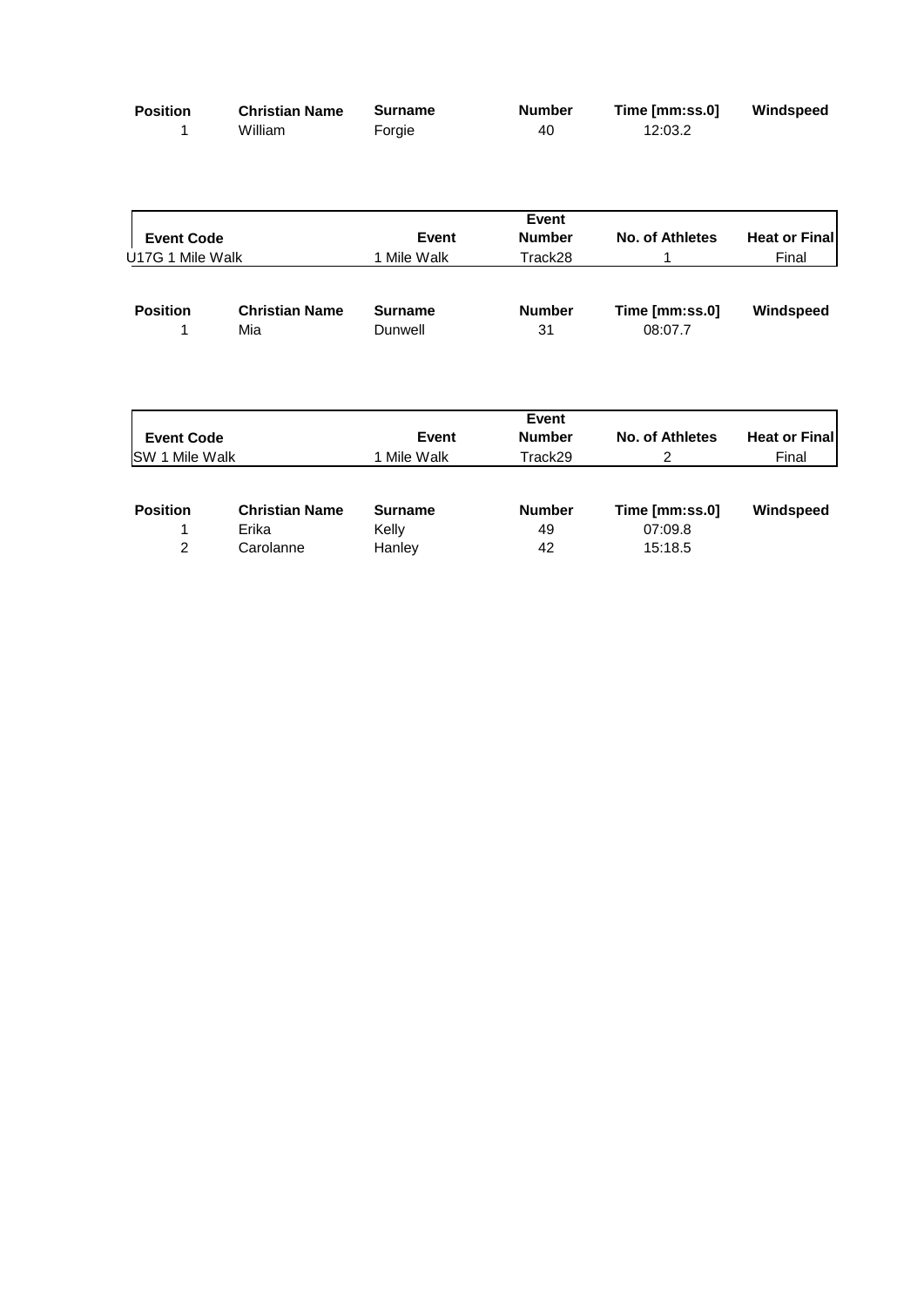| <b>Event Code</b><br>SM 1 Mile Walk                                                                        |                                                                                | <b>Event</b><br>1 Mile Walk                                                      | <b>Event</b><br><b>Number</b><br>Track30         | <b>No. of Athletes</b><br>1                                                      | <b>Heat or Final</b><br>Final |
|------------------------------------------------------------------------------------------------------------|--------------------------------------------------------------------------------|----------------------------------------------------------------------------------|--------------------------------------------------|----------------------------------------------------------------------------------|-------------------------------|
| <b>Position</b><br>1                                                                                       | <b>Christian Name</b><br>Tom                                                   | <b>Surname</b><br>Partington                                                     | <b>Number</b><br>75                              | Time [mm:ss.0]<br>06:34.1                                                        | Windspeed                     |
| <b>Event Code</b><br>VW 1 Mile Walk                                                                        |                                                                                | Event<br>1 Mile Walk                                                             | <b>Event</b><br><b>Number</b><br>Track31         | <b>No. of Athletes</b><br>$\overline{2}$                                         | <b>Heat or Final</b><br>Final |
| <b>Position</b><br>1<br>$\overline{2}$                                                                     | <b>Christian Name</b><br>Marie<br>Maura                                        | <b>Surname</b><br>Jackson<br>Kelly                                               | <b>Number</b><br>46<br>51                        | Time [mm:ss.0]<br>08:59.6<br>09:56.6                                             | Windspeed                     |
| <b>Event Code</b>                                                                                          |                                                                                | Event                                                                            | Event<br><b>Number</b>                           | <b>No. of Athletes</b>                                                           | <b>Heat or Final</b>          |
| U7B 200m F                                                                                                 |                                                                                | 200m Final                                                                       | Track32                                          | 6                                                                                | Final                         |
| <b>Position</b><br>1<br>$\boldsymbol{2}$<br>$\ensuremath{\mathsf{3}}$<br>$\overline{\mathbf{4}}$<br>5<br>6 | <b>Christian Name</b><br>Harry<br>Joseph<br>Kilian<br>Aiden<br>George<br>Conor | <b>Surname</b><br>Cleator<br>Plant<br>Reynolds<br>Koske<br>Filer<br><b>Bryan</b> | <b>Number</b><br>15<br>80<br>89<br>56<br>36<br>6 | Time [mm:ss.0]<br>00:40.2<br>00:44.3<br>00:44.4<br>00:45.6<br>00:50.9<br>00:56.3 | Windspeed                     |
| <b>Event Code</b><br><b>U11BLJ</b>                                                                         |                                                                                | <b>Event</b><br>Long Jump                                                        | Event<br><b>Number</b><br>Jump7                  | <b>No. of Athletes</b><br>6                                                      | <b>Heat or Final</b><br>Final |
| <b>Position</b><br>1<br>$\mathcal{D}$                                                                      | <b>Christian Name</b><br>Timothy<br><b>Tobi</b>                                | <b>Surname</b><br>Perry<br>Duncan                                                | <b>Number</b><br>78<br>20                        | Distance [m.000]<br>3.51<br>2Q                                                   | Windspeed                     |

|   | l imothy      | Perry    | 78 | 3.51 |  |
|---|---------------|----------|----|------|--|
| 2 | Tobi          | Duncan   | 29 | 2.97 |  |
| 3 | <b>Dillon</b> | Parker   | 74 | 2.85 |  |
| 4 | Joseph        | Collinge | 19 | 2.68 |  |
| 5 | Henry         | Kirkman  | 55 | 2.63 |  |
| 6 | Ollie         | Kennaugh | 53 | 2.50 |  |
|   |               |          |    |      |  |

|                 |                                 |                            | Event               |                           |                       |  |
|-----------------|---------------------------------|----------------------------|---------------------|---------------------------|-----------------------|--|
| Event Code      |                                 | Event                      | <b>Number</b>       | No. of Athletes           | <b>Heat or Finall</b> |  |
| U9B 200m F      |                                 | 200m Final                 | Track33             | 3                         | Final                 |  |
| <b>Position</b> | <b>Christian Name</b><br>Thomas | <b>Surname</b><br>Collinge | <b>Number</b><br>20 | Time [mm:ss.0]<br>00:39.1 | Windspeed             |  |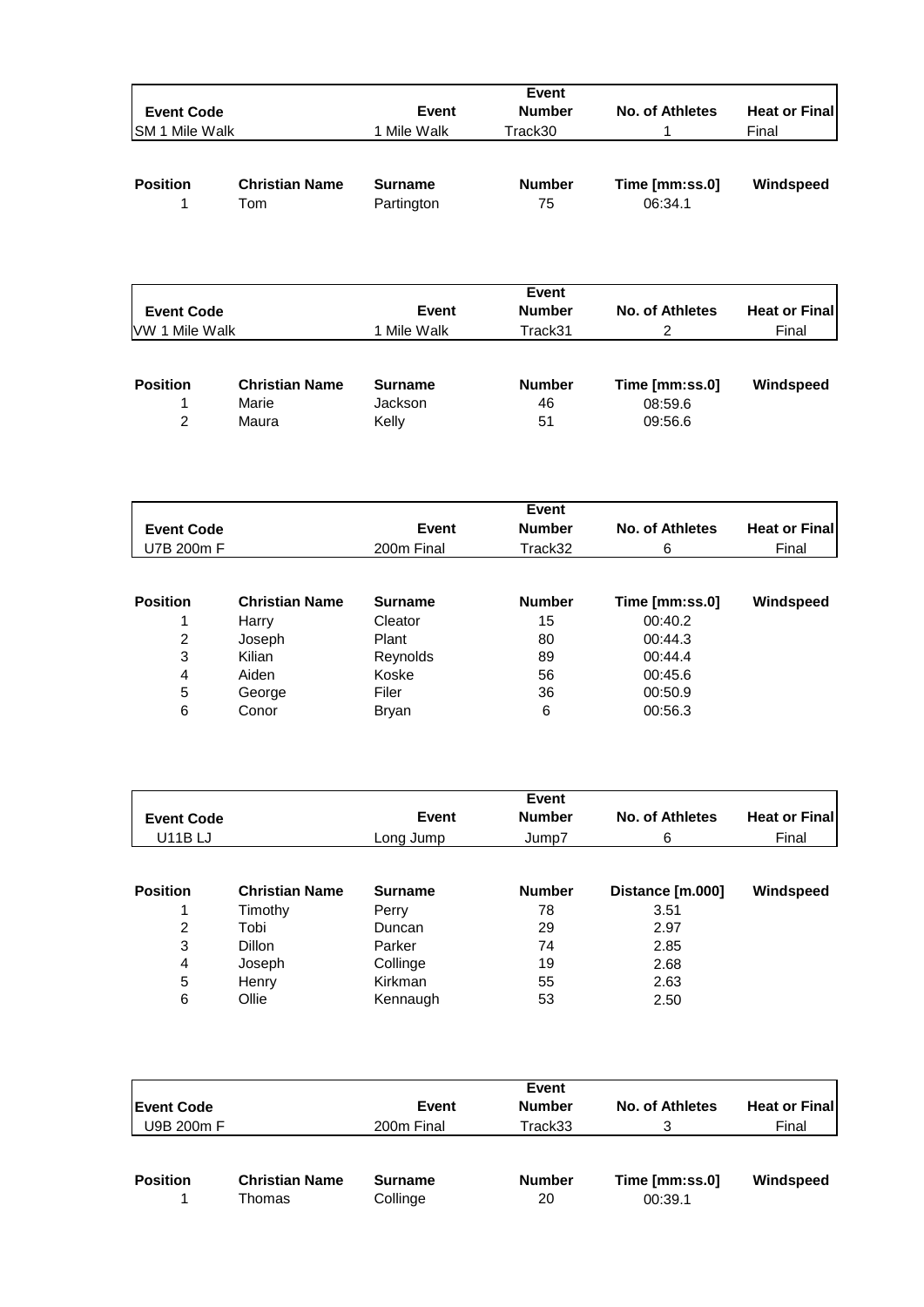| <b>Bobby</b> | Quave | 83 | 00:40.5 |
|--------------|-------|----|---------|
| Louis        | Carey |    | 00:47.1 |

|                   |                       |                | <b>Event</b>  |                        |                      |
|-------------------|-----------------------|----------------|---------------|------------------------|----------------------|
| <b>Event Code</b> |                       | <b>Event</b>   | <b>Number</b> | <b>No. of Athletes</b> | <b>Heat or Final</b> |
| U7G 200m F        |                       | 200m Final     | Track34       | 6                      | Final                |
|                   |                       |                |               |                        |                      |
| <b>Position</b>   | <b>Christian Name</b> | <b>Surname</b> | <b>Number</b> | Time [mm:ss.0]         | Windspeed            |
|                   | Fola                  | Lewis          | 60            | 00:43.0                |                      |
| 2                 | Eva                   | Pritchard      | 81            | 00:47.3                |                      |
| 3                 | Molly                 | Feeney         | 34            | 00:47.8                |                      |
| 4                 | Lydia                 | Quaye          | 84            | 00:57.0                |                      |
| 5                 | Chloe                 | Carey          | 10            | 00:57.5                |                      |
| 6                 | Eleanor               | Collinge       | 18            | 00:57.6                |                      |

|                   |                       |                        | <b>Event</b>  |                 |                       |  |
|-------------------|-----------------------|------------------------|---------------|-----------------|-----------------------|--|
| <b>Event Code</b> |                       | <b>Number</b><br>Event |               | No. of Athletes | <b>Heat or Finall</b> |  |
| U11G 200m F       |                       | 200m Final             | Track36       | 6               | Final                 |  |
| <b>Position</b>   | <b>Christian Name</b> | <b>Surname</b>         | <b>Number</b> | Time [mm:ss.0]  | Windspeed             |  |
|                   | Issy                  | Kennaugh               | 52            | 00:33.4         |                       |  |
| 2                 | Imogen                | Howard                 | 45            | 00:37.0         |                       |  |
| 3                 | Lille                 | Hope                   | 44            | 00:38.6         |                       |  |

4 Eleanor Lyness 64 00:38.9 5 Matilda (Tilly) Davies 26 00:39.3 6 Erin Fox 41 00:39.3

| <b>IEvent Code</b> |                       | Event<br><b>No. of Athletes</b><br><b>Number</b><br>Event |               |                | <b>Heat or Final</b> |  |
|--------------------|-----------------------|-----------------------------------------------------------|---------------|----------------|----------------------|--|
| U13G 200m F        |                       | 200m Final                                                | Track37       | 3              | Final                |  |
| <b>Position</b>    | <b>Christian Name</b> | <b>Surname</b>                                            | <b>Number</b> | Time [mm:ss.0] | Windspeed            |  |
|                    | Hope                  | Lewis                                                     | 61            | 00:34.0        |                      |  |
| 2                  | Grace                 | Kelly                                                     | 50            | 00:34.6        |                      |  |
| 3                  | Holly                 | Salter                                                    | 91            | 00:34.7        |                      |  |

| <b>Event Code</b><br>U15G 200m F |                                       | <b>Event</b><br><b>Number</b><br><b>Event</b><br>Track38<br>200m Final |                     | No. of Athletes                      | <b>Heat or Finall</b><br>Final |
|----------------------------------|---------------------------------------|------------------------------------------------------------------------|---------------------|--------------------------------------|--------------------------------|
| <b>Position</b><br>$\mathcal{P}$ | <b>Christian Name</b><br>Lucy<br>Lola | <b>Surname</b><br>Ormsby<br><b>Bass</b>                                | <b>Number</b><br>73 | Time [mm:ss.0]<br>00:27.9<br>00:28.3 | Windspeed                      |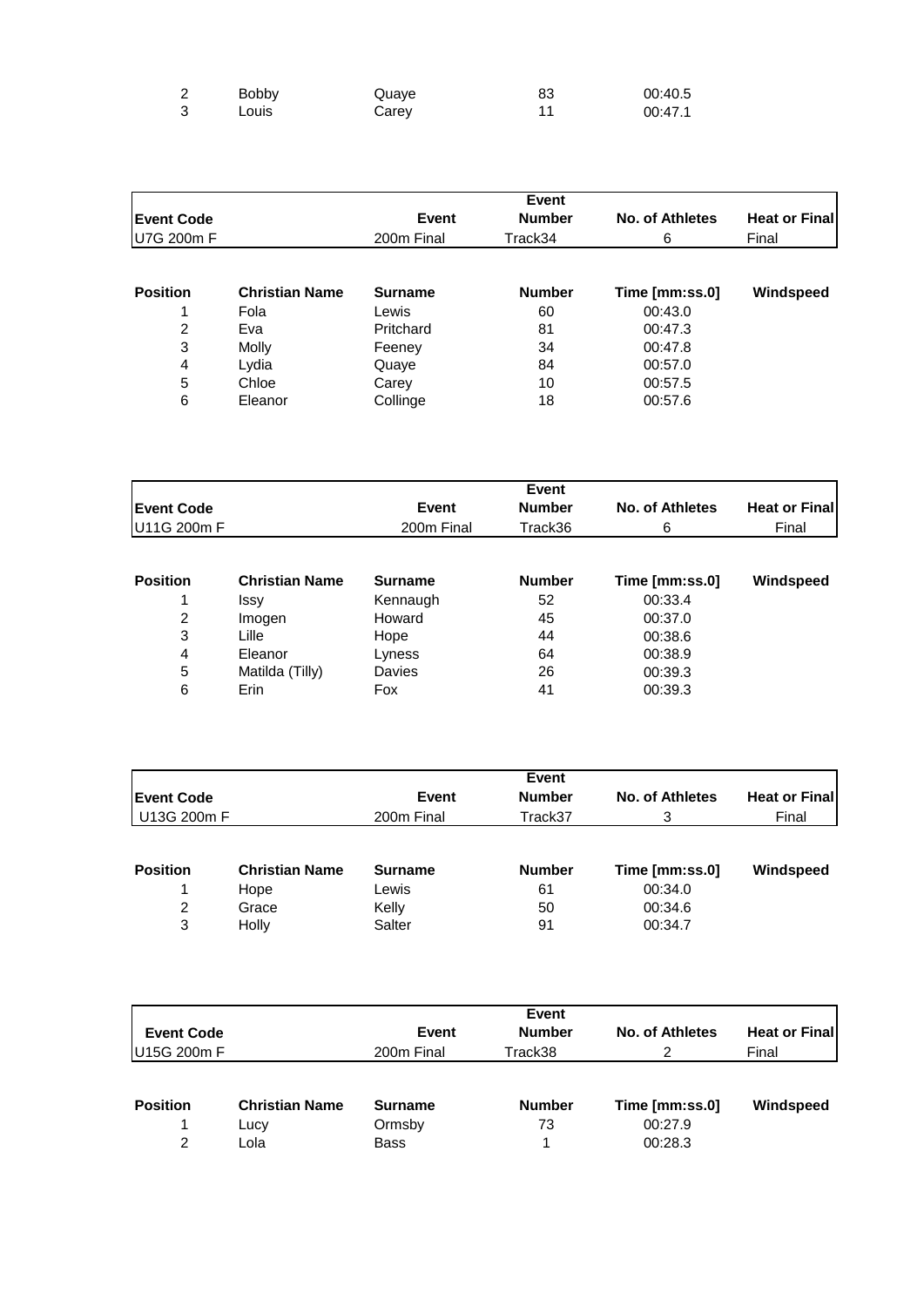|                   |                                    |                          | <b>Event</b>        |                           |                       |
|-------------------|------------------------------------|--------------------------|---------------------|---------------------------|-----------------------|
| <b>Event Code</b> |                                    | <b>Number</b><br>Event   |                     | No. of Athletes           | <b>Heat or Finall</b> |
| <b>SW 200m</b>    |                                    | 200 <sub>m</sub>         | Track40             |                           | Final                 |
| <b>Position</b>   | <b>Christian Name</b><br>Carolanne | <b>Surname</b><br>Hanley | <b>Number</b><br>42 | Time [mm:ss.0]<br>01:03.1 | Windspeed             |

| <b>Event Code</b>                 |                                         | Event                             | <b>Heat or Finall</b>     |                                      |           |
|-----------------------------------|-----------------------------------------|-----------------------------------|---------------------------|--------------------------------------|-----------|
| VW 200m                           |                                         | 200 <sub>m</sub>                  | Final                     |                                      |           |
| <b>Position</b><br>$\mathfrak{p}$ | <b>Christian Name</b><br>Jan<br>Annabel | <b>Surname</b><br>Lewis<br>Forgie | <b>Number</b><br>62<br>39 | Time [mm:ss.0]<br>00:34.2<br>00:47.5 | Windspeed |

|                   |                       |                | <b>Event</b>  |                 |                       |
|-------------------|-----------------------|----------------|---------------|-----------------|-----------------------|
| <b>Event Code</b> |                       | Event          | <b>Number</b> | No. of Athletes | <b>Heat or Finall</b> |
| U11B 200m F       |                       | 200m Final     | Track42       | 6               | Final                 |
|                   |                       |                |               |                 |                       |
| <b>Position</b>   | <b>Christian Name</b> | <b>Surname</b> | <b>Number</b> | Time [mm:ss.0]  | Windspeed             |
|                   | James                 | Jelski         | 47            | 00:33.0         |                       |
| 2                 | Merfyn                | Pritchard      | 82            | 00:34.5         |                       |
| 3                 | Cailum                | Mccann         | 65            | 00:36.4         |                       |
| 4                 | Henry                 | Kirkman        | 55            | 00:37.3         |                       |
| 5                 | Tobi                  | Duncan         | 29            | 00:38.2         |                       |
| 6                 | Joseph                | Collinge       | 19            | 00:38.4         |                       |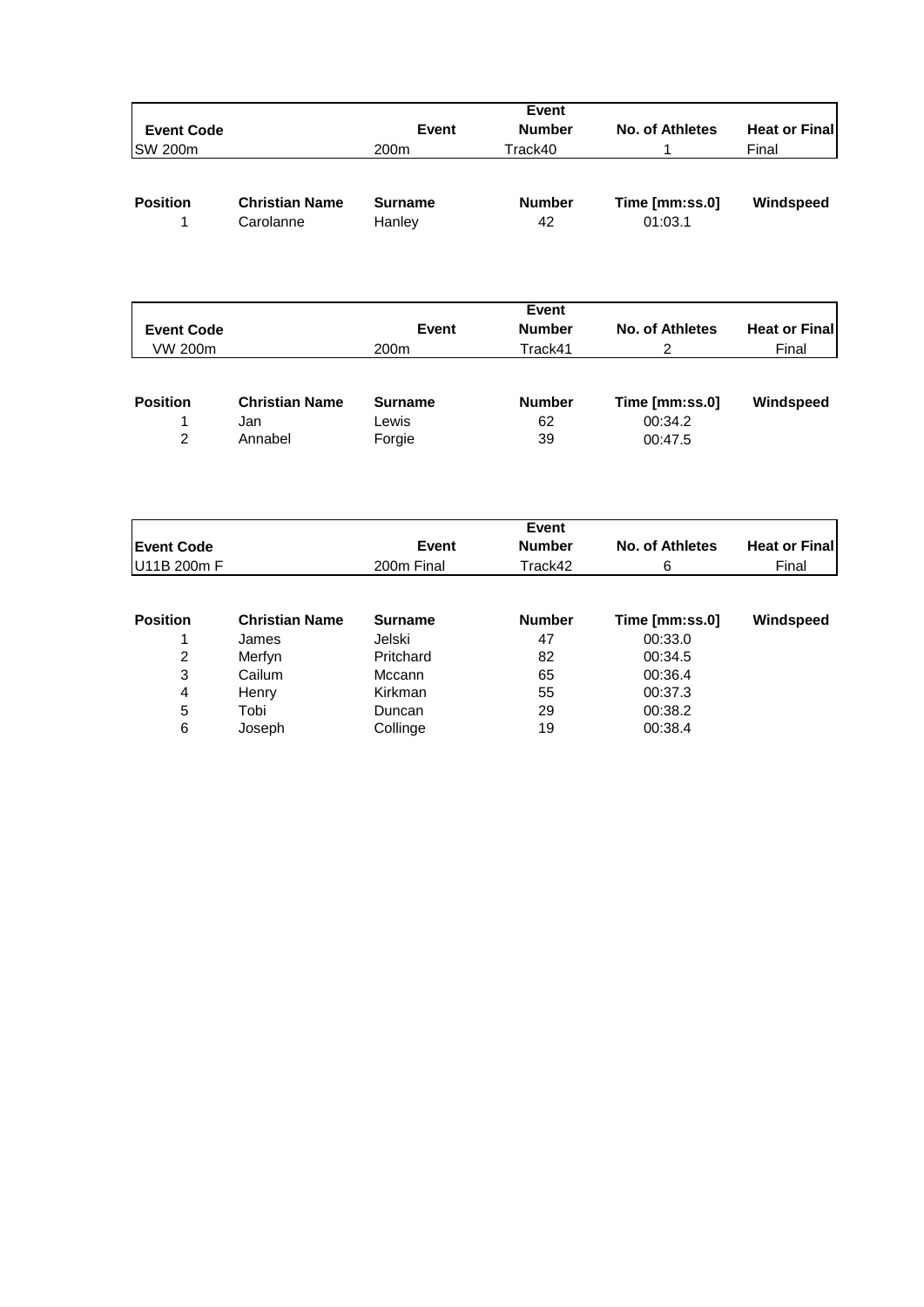|                   |                       |                | Event         |                  |                       |
|-------------------|-----------------------|----------------|---------------|------------------|-----------------------|
| <b>Event Code</b> |                       | Event          | <b>Number</b> | No. of Athletes  | <b>Heat or Finall</b> |
| <b>U17G LJ</b>    |                       | Long Jump      | Jump8         | 2                | Final                 |
| <b>Position</b>   | <b>Christian Name</b> | <b>Surname</b> | <b>Number</b> | Distance [m.000] | Windspeed             |
| 1                 | Catherine             | Perry          | 76            | 4.71             |                       |
| 2                 | Madison               | McMullan       | 67            | 4.64             |                       |

|                   |                       |                | <b>Event</b>  |                 |                       |  |
|-------------------|-----------------------|----------------|---------------|-----------------|-----------------------|--|
| <b>Event Code</b> |                       | <b>Event</b>   | <b>Number</b> | No. of Athletes | <b>Heat or Finall</b> |  |
| U13B 200m F       |                       | 200m Final     | Track43       |                 | Final                 |  |
| <b>Position</b>   | <b>Christian Name</b> | <b>Surname</b> | <b>Number</b> | Time [mm:ss.0]  | Windspeed             |  |
|                   | Harry                 | Stennett       | 95            | 00:32.1         |                       |  |
| 2                 | Freddie               | Crowe          | 22            | 00:32.8         |                       |  |
| 3                 | Zac                   | Woodward       | 394           | 00:33.8         |                       |  |

| <b>Event Code</b> |                                  | Event                   | Event<br><b>Number</b> | No. of Athletes           | <b>Heat or Finall</b> |
|-------------------|----------------------------------|-------------------------|------------------------|---------------------------|-----------------------|
| U15B 200m F       |                                  | 200m Final              | Track44                |                           | Final                 |
| <b>Position</b>   | <b>Christian Name</b><br>Charlie | <b>Surname</b><br>Teare | <b>Number</b><br>97    | Time [mm:ss.0]<br>00:26.2 | Windspeed             |

| <b>Event Code</b> |                                  | Event                       | Event<br><b>Number</b> | No. of Athletes           | <b>Heat or Finall</b> |
|-------------------|----------------------------------|-----------------------------|------------------------|---------------------------|-----------------------|
| VM 200m           |                                  | 200 <sub>m</sub>            | Track46                |                           | Final                 |
| <b>Position</b>   | <b>Christian Name</b><br>Stephen | <b>Surname</b><br>Dorricott | <b>Number</b><br>28    | Time [mm:ss.0]<br>00:31.3 | Windspeed             |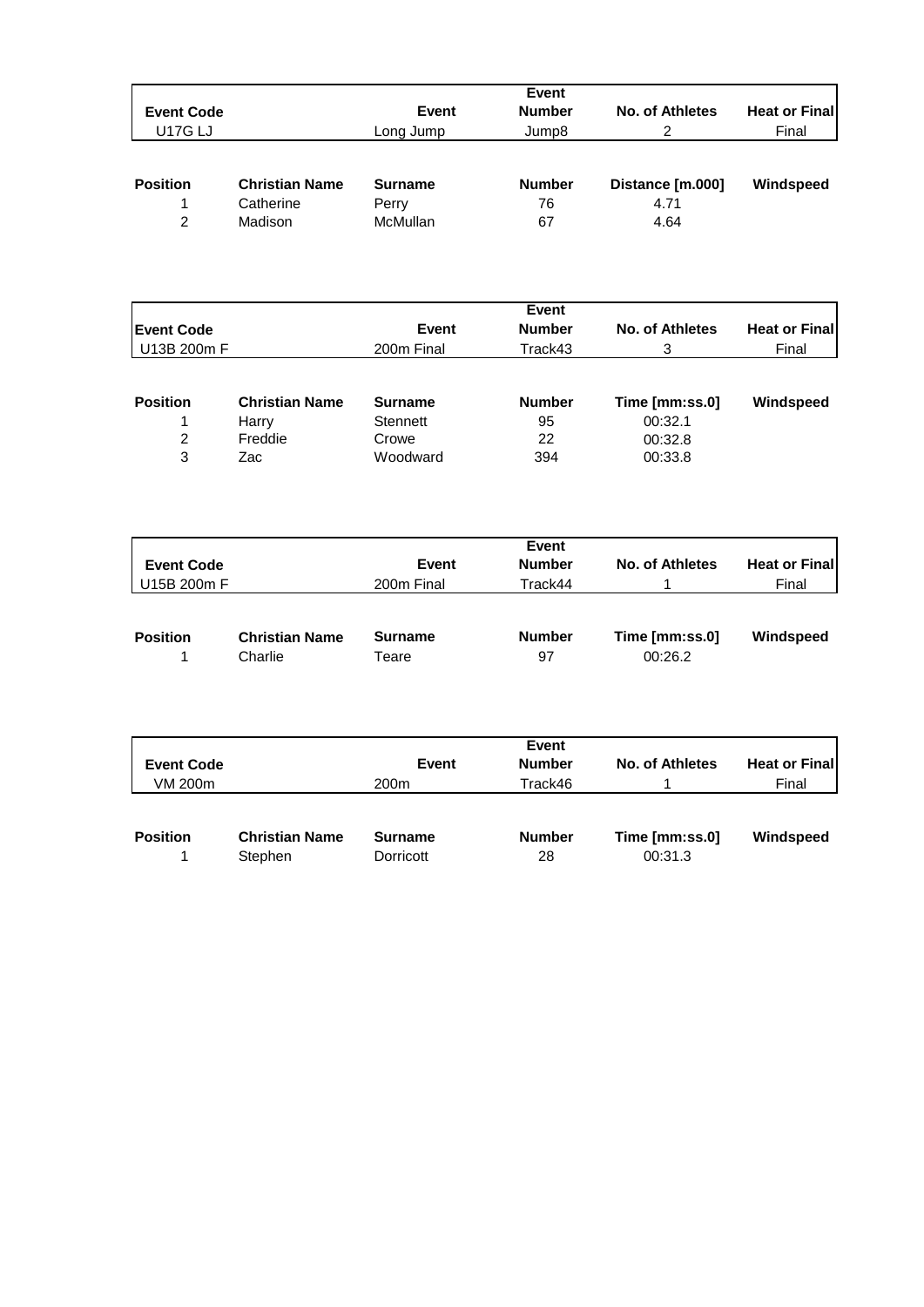|                   |                       |                | Event         |                 |                       |
|-------------------|-----------------------|----------------|---------------|-----------------|-----------------------|
| <b>Event Code</b> |                       | Event          | <b>Number</b> | No. of Athletes | <b>Heat or Finall</b> |
| U9G 600m          |                       | 600m           | Track47       | 4               | Final                 |
| <b>Position</b>   | <b>Christian Name</b> | <b>Surname</b> | <b>Number</b> | Time [mm:ss.0]  | Windspeed             |
|                   | Sienna                | Curphey        | 23            | 02:19.2         |                       |
| 2                 | Elsa                  | Filer          | 35            | 02:40.2         |                       |
| 3                 | <b>Breesha</b>        | <b>Byers</b>   | 7             | 02:40.4         |                       |
| 4                 | Grace                 | Kirkman        | 54            | 02:57.1         |                       |

|                   |                       |                | <b>Event</b>  |                 |                       |
|-------------------|-----------------------|----------------|---------------|-----------------|-----------------------|
| <b>Event Code</b> |                       | Event          | <b>Number</b> | No. of Athletes | <b>Heat or Finall</b> |
| U11G 600m         |                       | 600m           | Track48       |                 | Final                 |
|                   |                       |                |               |                 |                       |
| <b>Position</b>   | <b>Christian Name</b> | <b>Surname</b> | <b>Number</b> | Time [mm:ss.0]  | Windspeed             |
|                   | <b>Issy</b>           | Kennaugh       | 52            | 02:10.6         |                       |
| 2                 | Erin                  | Fox            | 41            | 02:23.1         |                       |
| 3                 | Matilda (Tilly)       | Davies         | 26            | 02:26.8         |                       |
| 4                 | Lille                 | Hope           | 44            | 02:28.7         |                       |
| 5                 | Grayse                | <b>Blencoe</b> | 2             | 02:30.3         |                       |
| 6                 | Eleanor               | Lyness         | 64            | 02:31.9         |                       |
| 7                 | Aalin                 | Forgie         | 38            | 02:46.0         |                       |

|                   |           | <b>Event</b>  |                 |                      |
|-------------------|-----------|---------------|-----------------|----------------------|
| <b>Event Code</b> | Event     | <b>Number</b> | No. of Athletes | <b>Heat or Final</b> |
| VM LJ             | Long Jump | Jump10        |                 | Final                |
|                   |           |               |                 |                      |
|                   |           |               |                 |                      |

| <b>Position</b> | <b>Christian Name</b> | Surname   | <b>Number</b> | Distance [m.000] | Windspeed |
|-----------------|-----------------------|-----------|---------------|------------------|-----------|
|                 | Stephen               | Dorricott | 28            | 4.28             |           |

|                   |                       | <b>Event</b>   |               |                  |                       |  |  |
|-------------------|-----------------------|----------------|---------------|------------------|-----------------------|--|--|
| <b>Event Code</b> |                       | <b>Event</b>   | <b>Number</b> | No. of Athletes  | <b>Heat or Finall</b> |  |  |
| VW LJ             |                       | Long Jump      | Jump9         |                  | Final                 |  |  |
|                   |                       |                |               |                  |                       |  |  |
| <b>Position</b>   | <b>Christian Name</b> | <b>Surname</b> | <b>Number</b> | Distance [m.000] | Windspeed             |  |  |
|                   | Annabel               | Forgie         | 39            | 2.31             |                       |  |  |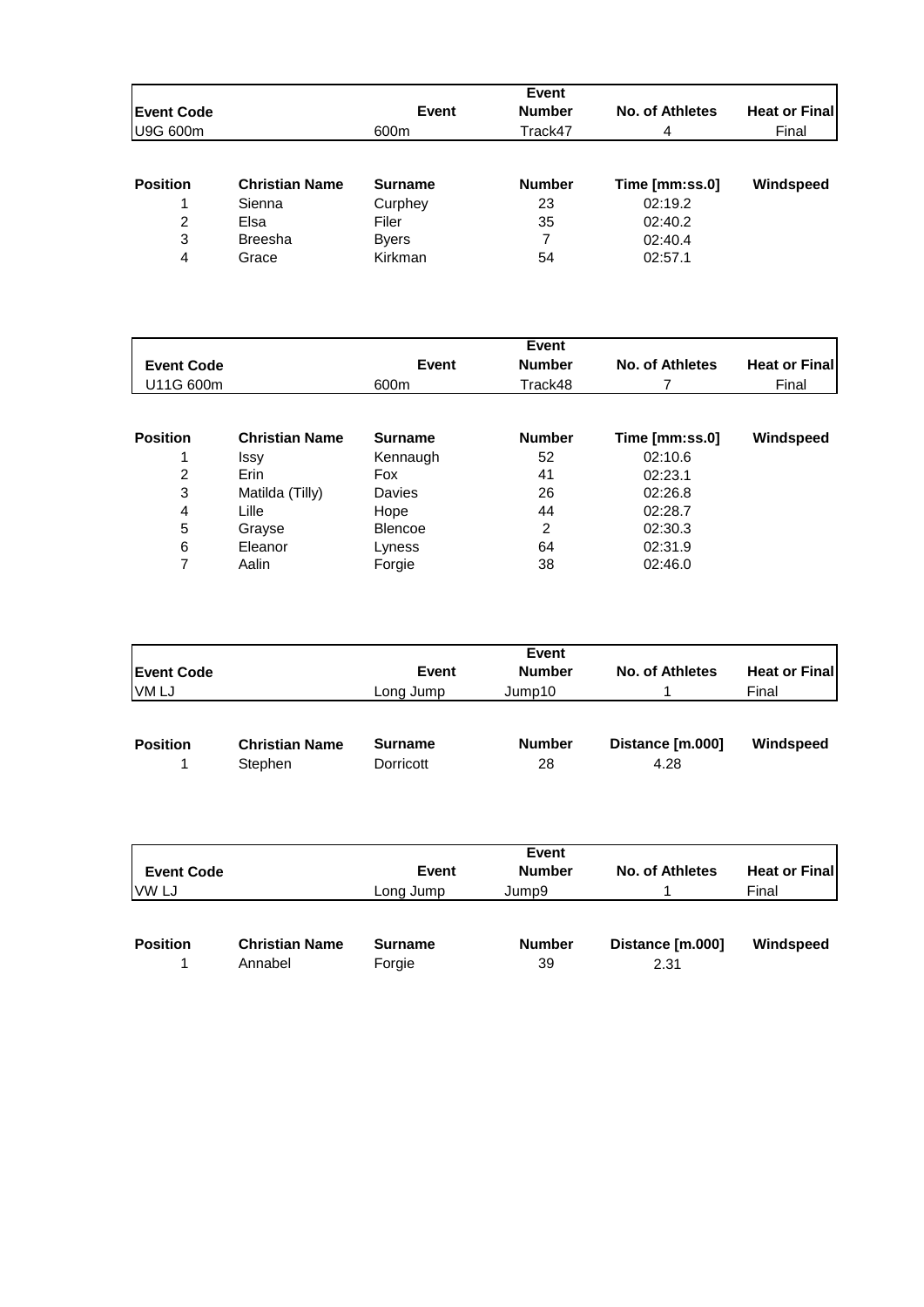|                   |                       |                | Event         |                 |                       |
|-------------------|-----------------------|----------------|---------------|-----------------|-----------------------|
| <b>Event Code</b> |                       | Event          | <b>Number</b> | No. of Athletes | <b>Heat or Finall</b> |
| U9B 600m          |                       | 600m           | Track49       | 2               | Final                 |
| <b>Position</b>   | <b>Christian Name</b> | <b>Surname</b> | <b>Number</b> | Time [mm:ss.0]  | Windspeed             |
|                   | Cameron               | Eyres          | 32            | 02:00.7         |                       |
| $\mathcal{P}$     | ∟eo                   | Woodward       | 393           | 02:15.0         |                       |

|                   |                       |                | Event         |                 |                       |
|-------------------|-----------------------|----------------|---------------|-----------------|-----------------------|
| <b>Event Code</b> |                       | Event          | <b>Number</b> | No. of Athletes | <b>Heat or Finall</b> |
| U11B 600m         |                       | 600m           | Track50       | 5               | Final                 |
|                   |                       |                |               |                 |                       |
| <b>Position</b>   | <b>Christian Name</b> | <b>Surname</b> | <b>Number</b> | Time [mm:ss.0]  | Windspeed             |
|                   | Joseph                | Collinge       | 19            | 02:24.7         |                       |
| 2                 | Henry                 | Kirkman        | 55            | 02:28.2         |                       |
| 3                 | <b>Dillon</b>         | Parker         | 74            | 02:30.1         |                       |
| 4                 | Ollie                 | Kennaugh       | 53            | 02:35.2         |                       |
| 5                 | Tobi                  | Duncan         | 29            | 02:35.6         |                       |

| <b>Event Code</b> |                                | <b>Event</b>             | Event<br><b>Number</b> | No. of Athletes           | <b>Heat or Finall</b> |
|-------------------|--------------------------------|--------------------------|------------------------|---------------------------|-----------------------|
| U13G 800m         |                                | 800m                     | Track51                |                           | Final                 |
| <b>Position</b>   | <b>Christian Name</b><br>Daisy | <b>Surname</b><br>Liddle | <b>Number</b><br>63    | Time [mm:ss.0]<br>03:05.3 | Windspeed             |

|                      |                                        |                                                | Event               |                                      |                       |
|----------------------|----------------------------------------|------------------------------------------------|---------------------|--------------------------------------|-----------------------|
| <b>Event Code</b>    |                                        | <b>Event</b>                                   | <b>Number</b>       | No. of Athletes                      | <b>Heat or Finall</b> |
| U15G 800m            |                                        | 800m                                           | Track52             | 2                                    | Final                 |
| <b>Position</b><br>2 | <b>Christian Name</b><br>Lola<br>Anwyn | <b>Surname</b><br><b>Bass</b><br><b>Davies</b> | <b>Number</b><br>25 | Time [mm:ss.0]<br>02:33.7<br>02:35.8 | Windspeed             |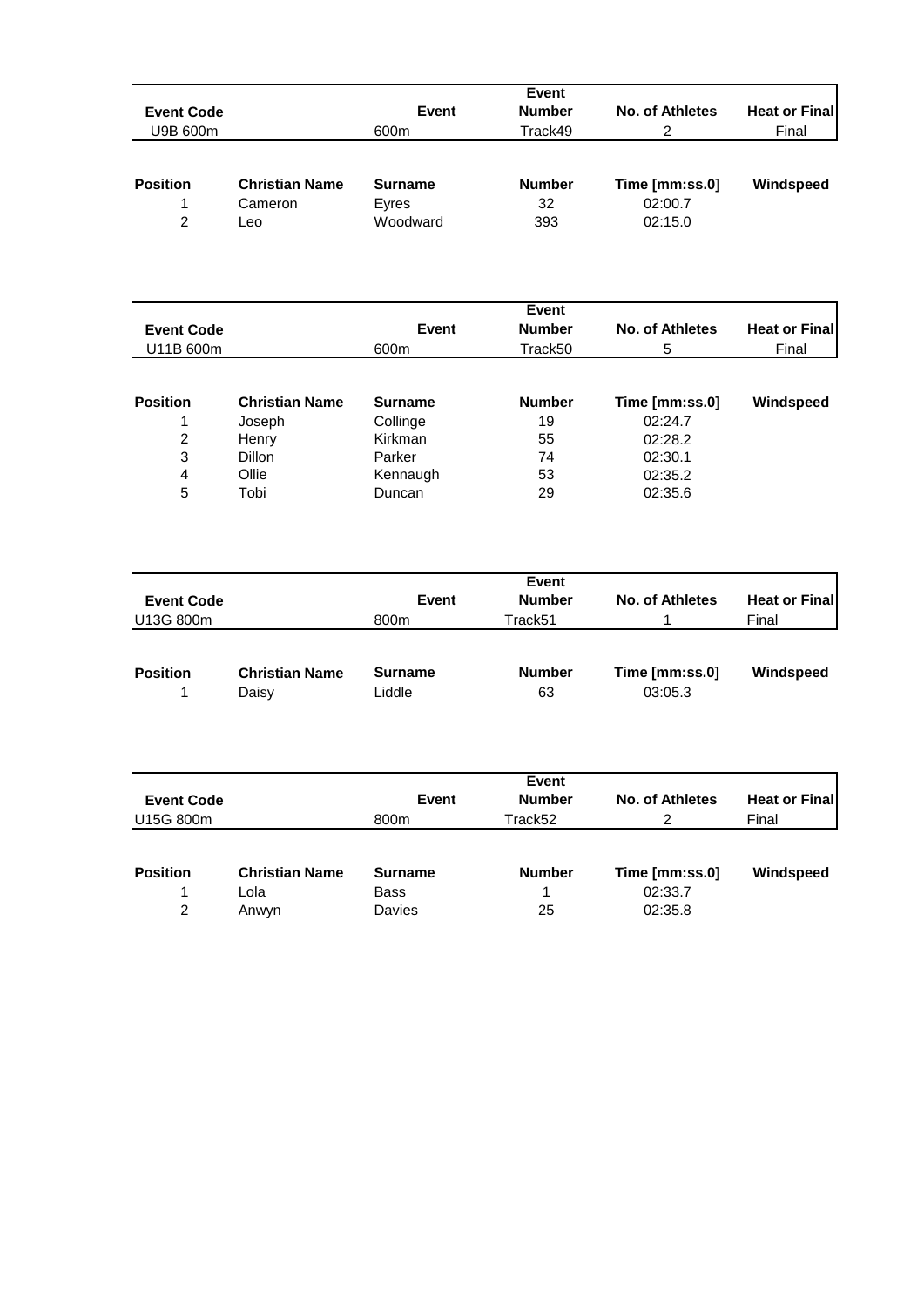|                     |                       |                        | Event              |                        |                      |
|---------------------|-----------------------|------------------------|--------------------|------------------------|----------------------|
| <b>Event Code</b>   |                       | Event                  | <b>Number</b>      | <b>No. of Athletes</b> | <b>Heat or Final</b> |
| U13B 800m           |                       | 800m                   | Track53            | 1                      | Final                |
|                     |                       |                        |                    |                        |                      |
| <b>Position</b>     | <b>Christian Name</b> | <b>Surname</b>         | <b>Number</b>      | Time [mm:ss.0]         | Windspeed            |
| $\mathbf 1$         | Zac                   | Woodward               | 394                | 02:51.7                |                      |
|                     |                       |                        |                    |                        |                      |
|                     |                       |                        |                    |                        |                      |
|                     |                       |                        | Event              |                        |                      |
| <b>Event Code</b>   |                       | Event                  | <b>Number</b>      | <b>No. of Athletes</b> | <b>Heat or Final</b> |
| U15B 800m           |                       | 800m                   | Track54            | 2                      | Final                |
|                     |                       |                        |                    |                        |                      |
| <b>Position</b>     | <b>Christian Name</b> | <b>Surname</b>         | <b>Number</b>      | Time [mm:ss.0]         | Windspeed            |
| 1                   | Charlie               | Teare                  | 97                 | 02:22.2                |                      |
| $\overline{2}$      | Dominic               | Dunwell                | 30                 | 02:30.0                |                      |
|                     |                       |                        |                    |                        |                      |
|                     |                       |                        | Event              |                        |                      |
| <b>Event Code</b>   |                       | Event                  | <b>Number</b>      | <b>No. of Athletes</b> | <b>Heat or Final</b> |
| U9G LJ              |                       | Long Jump              | Jump11             | 3                      | Final                |
|                     |                       |                        |                    |                        |                      |
| <b>Position</b>     | <b>Christian Name</b> | <b>Surname</b>         | <b>Number</b>      | Distance [m.000]       | Windspeed            |
| 1<br>$\overline{c}$ | Elsa<br>Isabella      | Filer<br>Quirk-Kermeen | 35<br>87           | 2.61<br>2.38           |                      |
| 3                   | Grace                 | Kirkman                | 54                 | 1.64                   |                      |
|                     |                       |                        |                    |                        |                      |
|                     |                       |                        | <b>Event</b>       |                        |                      |
| <b>Event Code</b>   |                       | Event                  | <b>Number</b>      | <b>No. of Athletes</b> | <b>Heat or Final</b> |
| U7G TH              |                       | Throw the Howler       | Other <sub>2</sub> | $\overline{2}$         | Final                |
| <b>Position</b>     | <b>Christian Name</b> | <b>Surname</b>         | <b>Number</b>      | Distance [m.000]       | Windspeed            |

1 Eva Pritchard 81 6.10

Collinge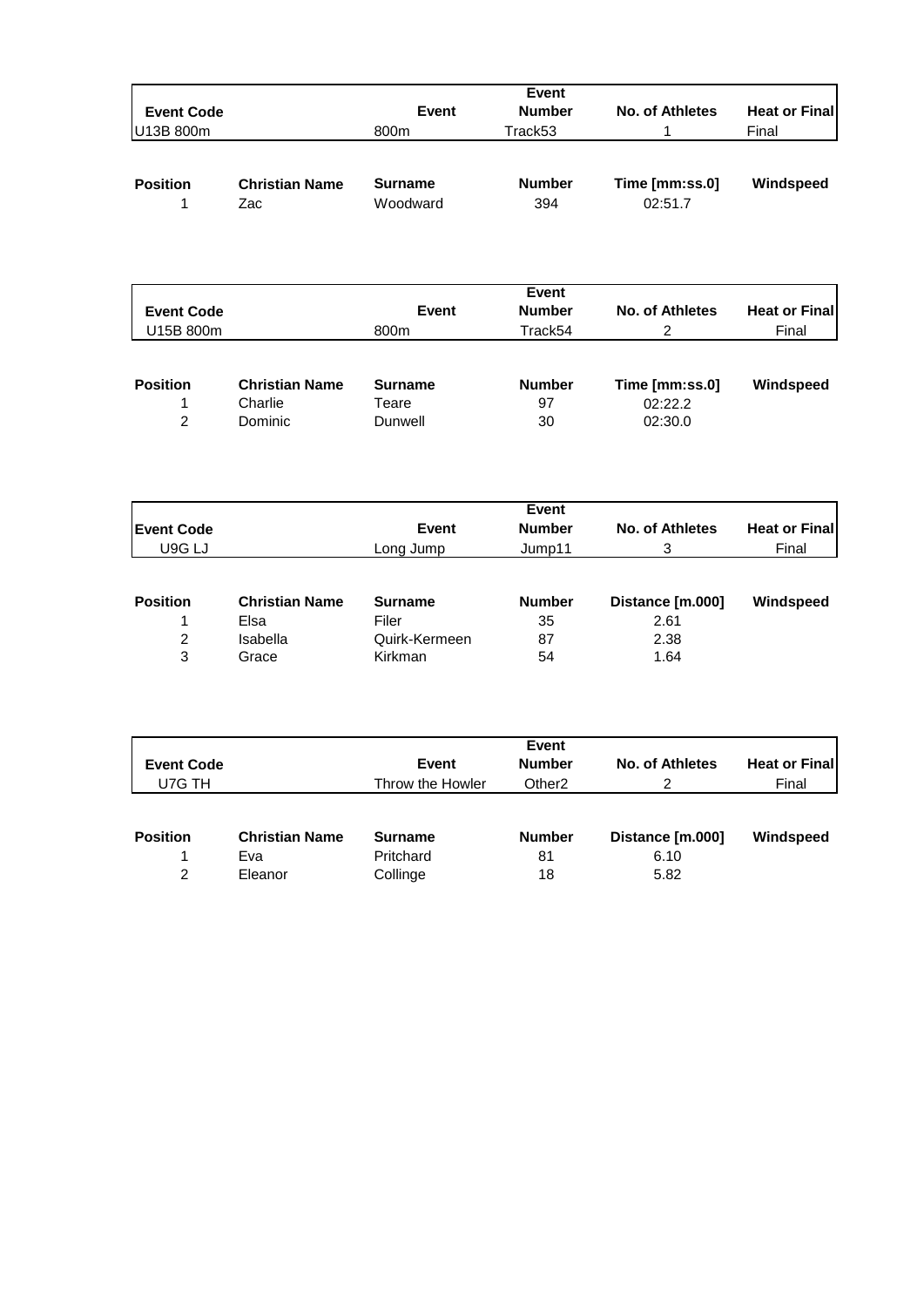|                   |                       |                  | Event              |                        |                       |
|-------------------|-----------------------|------------------|--------------------|------------------------|-----------------------|
| <b>Event Code</b> |                       | Event            | <b>Number</b>      | <b>No. of Athletes</b> | <b>Heat or Finall</b> |
| U7B TH            |                       | Throw the Howler | Other <sub>3</sub> | 6                      | Final                 |
|                   |                       |                  |                    |                        |                       |
| <b>Position</b>   | <b>Christian Name</b> | <b>Surname</b>   | <b>Number</b>      | Distance [m.000]       | Windspeed             |
| 1                 | Aiden                 | Koske            | 56                 | 15.36                  |                       |
| 2                 | Joseph                | Hinstridge       | 43                 | 10.80                  |                       |
| 3                 | Kilian                | Reynolds         | 89                 | 9.78                   |                       |
| 4                 | Robby                 | Quirk-Kermeen    | 88                 | 7.21                   |                       |
| 5                 | Oisin                 | <b>Brook</b>     | 5                  | 5.23                   |                       |
| 6                 | Conor                 | <b>Bryan</b>     | 6                  | 3.53                   |                       |

| <b>Event Code</b> |                       | <b>Event</b>   | <b>Event</b><br><b>Number</b> | No. of Athletes | <b>Heat or Finall</b> |
|-------------------|-----------------------|----------------|-------------------------------|-----------------|-----------------------|
| U17G 800m         |                       | 800m           | Track55                       | 3               | Final                 |
| <b>Position</b>   | <b>Christian Name</b> | <b>Surname</b> | <b>Number</b>                 | Time [mm:ss.0]  | Windspeed             |
|                   | Catherine             | Perry          | 76                            | 02:29.4         |                       |
| 2                 | Madison               | McMullan       | 67                            | 02:32.1         |                       |
| 3                 | Charlotte (Lottie)    | Stennett       | 94                            | 02:39.2         |                       |

|                   |                       |                    | <b>Event</b>  |                        |                       |
|-------------------|-----------------------|--------------------|---------------|------------------------|-----------------------|
| <b>Event Code</b> |                       | Event              | <b>Number</b> | <b>No. of Athletes</b> | <b>Heat or Finall</b> |
| U7B SLJ           |                       | Standing Long Jumr | Jump12        | 4                      | Final                 |
|                   |                       |                    |               |                        |                       |
| <b>Position</b>   | <b>Christian Name</b> | Surname            | <b>Number</b> | Distance [m.000]       | Windspeed             |
|                   | Oisin                 | <b>Brook</b>       | 5             |                        |                       |
| 2                 | Joseph                | Hinstridge         | 43            |                        |                       |
| 3                 | Felix                 | Thompson-Broadbe   | 100           |                        |                       |
| 4                 | Teddy                 | Thompson-Broadbe   | 391           |                        |                       |

| <b>Event Code</b> |                       | Event              | <b>Number</b> | No. of Athletes  | <b>Heat or Finall</b> |
|-------------------|-----------------------|--------------------|---------------|------------------|-----------------------|
| U7G SLJ           |                       | Standing Long Jumr | Jump13        | 4                | Final                 |
|                   |                       |                    |               |                  |                       |
| <b>Position</b>   | <b>Christian Name</b> | <b>Surname</b>     | <b>Number</b> | Distance [m.000] | Windspeed             |
|                   | Molly                 | Feeney             | 34            | 1.37             |                       |
| 2                 | Florence              | Quayle             | 86            | 1.25             |                       |
| 3                 | Farrah                | Cannon             | 9             | 1.18             |                       |
| 4                 | Lvdia                 | Quaye              | 84            | 1.14             |                       |

|                   |       | <b>Event</b>  |                        |                       |
|-------------------|-------|---------------|------------------------|-----------------------|
| <b>Event Code</b> | Event | <b>Number</b> | <b>No. of Athletes</b> | <b>Heat or Finall</b> |
| U11B 1200m        | 1200m | Frack57       |                        | Final                 |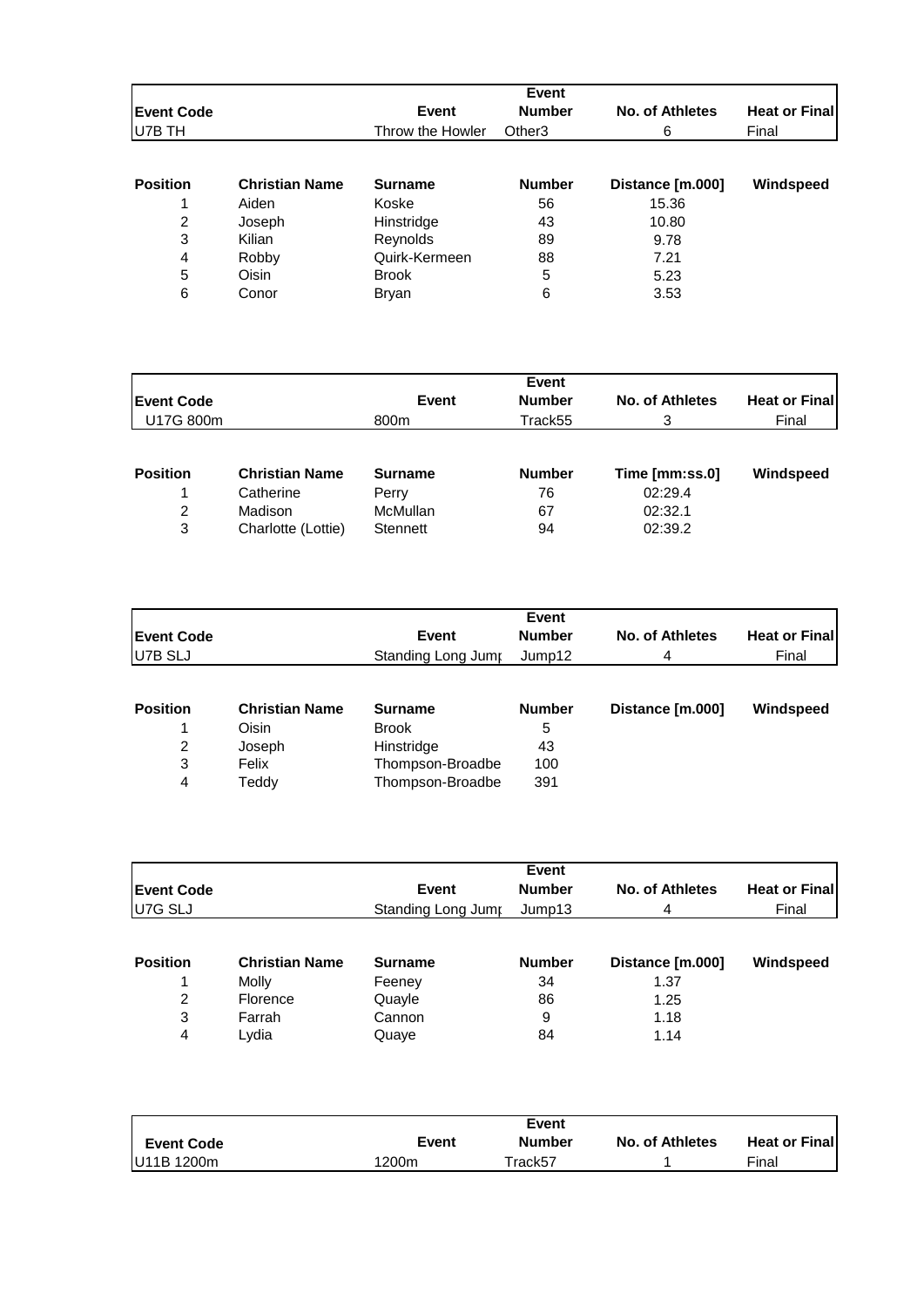| <b>Position</b> | <b>Christian Name</b> | Surname | <b>Number</b> | Time [mm:ss.0] | Windspeed |
|-----------------|-----------------------|---------|---------------|----------------|-----------|
|                 | Timothy               | Perry   | 78            | 04:29.3        |           |

|                   |                       |                | <b>Event</b>  |                 |                       |
|-------------------|-----------------------|----------------|---------------|-----------------|-----------------------|
| <b>Event Code</b> |                       | Event          | <b>Number</b> | No. of Athletes | <b>Heat or Finall</b> |
| U13G 1200m        |                       | 1200m          | Track58       |                 | Final                 |
|                   |                       |                |               |                 |                       |
| <b>Position</b>   | <b>Christian Name</b> | <b>Surname</b> | <b>Number</b> | Time [mm:ss.0]  | Windspeed             |
|                   | Holly                 | Salter         | 91            | 04:35.7         |                       |
| $\mathcal{P}$     | Hope                  | Lewis          | 61            | 04:57.9         |                       |

|                   |                       |                | <b>Event</b>  |                 |                       |
|-------------------|-----------------------|----------------|---------------|-----------------|-----------------------|
| <b>Event Code</b> |                       | <b>Event</b>   | <b>Number</b> | No. of Athletes | <b>Heat or Finall</b> |
| U13B 1500m        |                       | 1500m          | Track59       |                 | Final                 |
|                   |                       |                |               |                 |                       |
| <b>Position</b>   | <b>Christian Name</b> | <b>Surname</b> | <b>Number</b> | Time [mm:ss.0]  | Windspeed             |
|                   | Harry                 | Stennett       | 95            | 05:05.6         |                       |
| 2                 | George                | Salter         | 90            | 05:19.4         |                       |

|                       |                | <b>Event</b>  |                 |                      |
|-----------------------|----------------|---------------|-----------------|----------------------|
| <b>Event Code</b>     | Event          | <b>Number</b> | No. of Athletes | <b>Heat or Final</b> |
| U15B 1500m            | 1500m          | Track60       | 4               | Final                |
|                       |                |               |                 |                      |
| <b>Christian Name</b> | <b>Surname</b> | <b>Number</b> | Time [mm:ss.0]  | Windspeed            |
| Samuel                | Perry          | 77            | 04:38.6         |                      |
| Lucas                 | Stennett       | 96            | 04:47.7         |                      |
| Cai                   | Lewis          | 59            | 05:02.2         |                      |
| Douglas               | Quayle         | 85            | 05:55.8         |                      |
|                       |                |               |                 |                      |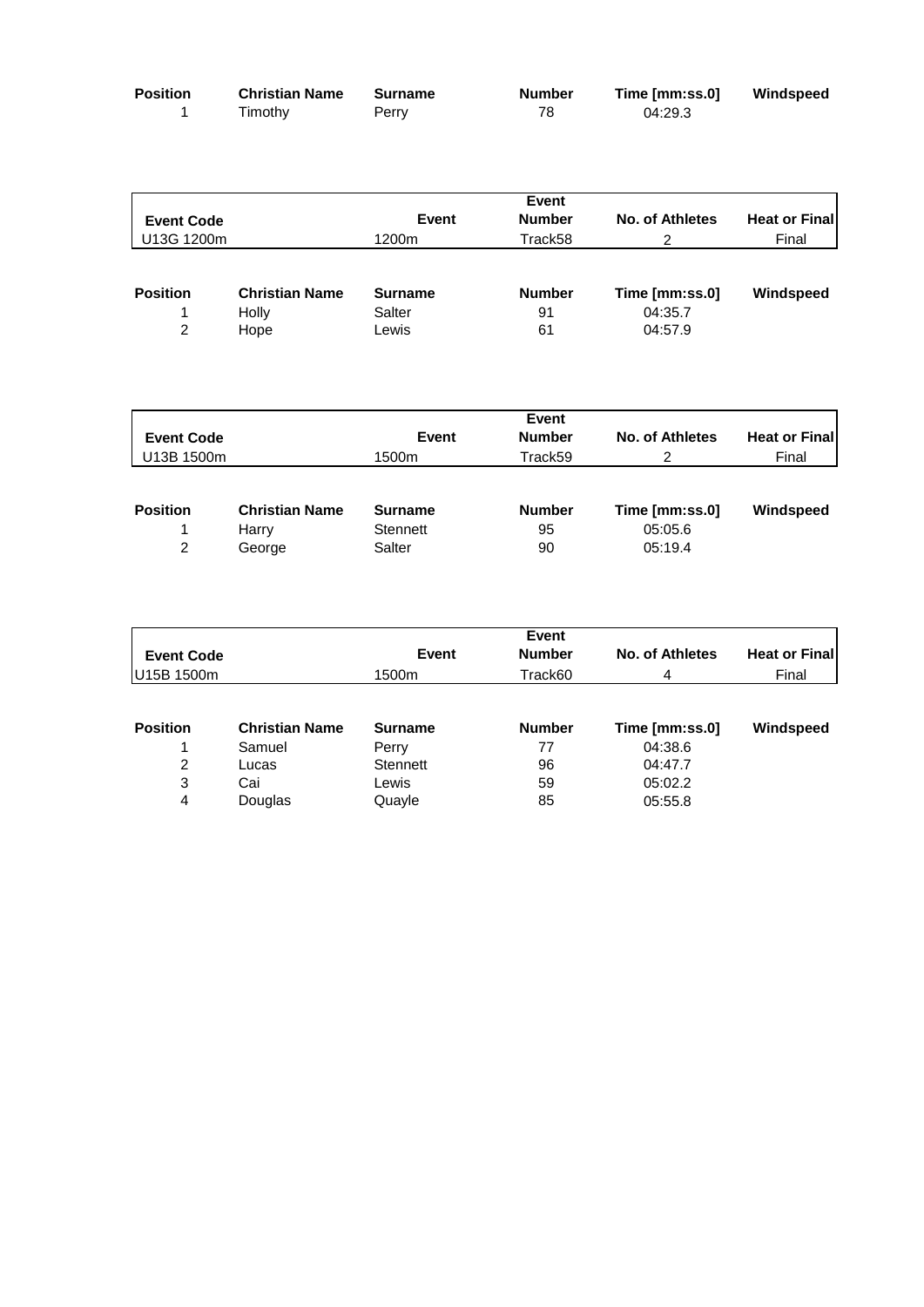|                   |                       |                | Event         |                 |                       |
|-------------------|-----------------------|----------------|---------------|-----------------|-----------------------|
| <b>Event Code</b> |                       | Event          | <b>Number</b> | No. of Athletes | <b>Heat or Finall</b> |
| U17G 1500m        |                       | 1500m          | Track61       | 2               | Final                 |
| <b>Position</b>   | <b>Christian Name</b> | <b>Surname</b> | <b>Number</b> | Time [mm:ss.0]  | Windspeed             |
|                   | Madison               | McMullan       | 67            | 05:23.0         |                       |
| 2                 | Charlotte (Lottie)    | Stennett       | 94            | 05:24.3         |                       |

| <b>Event Code</b> |                       | Event          | Event<br><b>Number</b> | No. of Athletes | <b>Heat or Finall</b> |
|-------------------|-----------------------|----------------|------------------------|-----------------|-----------------------|
| VM 1500m          |                       | 1500m          | Track62                |                 | Final                 |
| <b>Position</b>   | <b>Christian Name</b> | <b>Surname</b> | <b>Number</b>          | Time [mm:ss.0]  | Windspeed             |
|                   | Neil                  | Vondy          | 392                    | 05:14.4         |                       |

|                      |                       |                  | Event              |                   |                       |
|----------------------|-----------------------|------------------|--------------------|-------------------|-----------------------|
| <b>Event Code</b>    |                       | Event            | <b>Number</b>      | No. of Athletes   | <b>Heat or Finall</b> |
| U <sub>11</sub> G TH |                       | Throw the Howler | Other <sub>4</sub> | 6                 | Final                 |
|                      |                       |                  |                    |                   |                       |
| <b>Position</b>      | <b>Christian Name</b> | <b>Surname</b>   | <b>Number</b>      | Distance [m.000]  | Windspeed             |
|                      | Una                   | Cleator          | 16                 | 16.63             |                       |
| ົ                    | Amoro                 | Connon           | Ω                  | 11 F <sub>2</sub> |                       |

|   | UIA           | vicatul         | טו | 10.00 |  |
|---|---------------|-----------------|----|-------|--|
| 2 | Amora         | Cannon          | 8  | 14.52 |  |
| 3 | ∟ille         | Hope            | 44 | 13.00 |  |
| 4 | <b>Bailey</b> | <b>McMullan</b> | 66 | 12.70 |  |
| 5 | Louisa        | Oates           | 72 | 12.19 |  |
| 6 | Jessica       | Jelski          | 48 | 9.52  |  |
|   |               |                 |    |       |  |

|                                           |                       |                        | Event              |                  |                       |  |  |  |
|-------------------------------------------|-----------------------|------------------------|--------------------|------------------|-----------------------|--|--|--|
| <b>Event Code</b><br>U <sub>11</sub> B TH |                       | <b>Number</b><br>Event |                    | No. of Athletes  | <b>Heat or Finall</b> |  |  |  |
|                                           |                       | Throw the Howler       | Other <sub>5</sub> | 4                | Final                 |  |  |  |
| <b>Position</b>                           | <b>Christian Name</b> | <b>Surname</b>         | <b>Number</b>      | Distance [m.000] | Windspeed             |  |  |  |
|                                           | James                 | Jelski                 | 47                 | 31.72            |                       |  |  |  |
| 2                                         | Ollie                 | Kennaugh               | 53                 | 24.49            |                       |  |  |  |
| 3                                         | Cailum                | Mccann                 | 65                 | 18.24            |                       |  |  |  |
| 4                                         | Merfyn                | Pritchard              | 82                 | 16.79            |                       |  |  |  |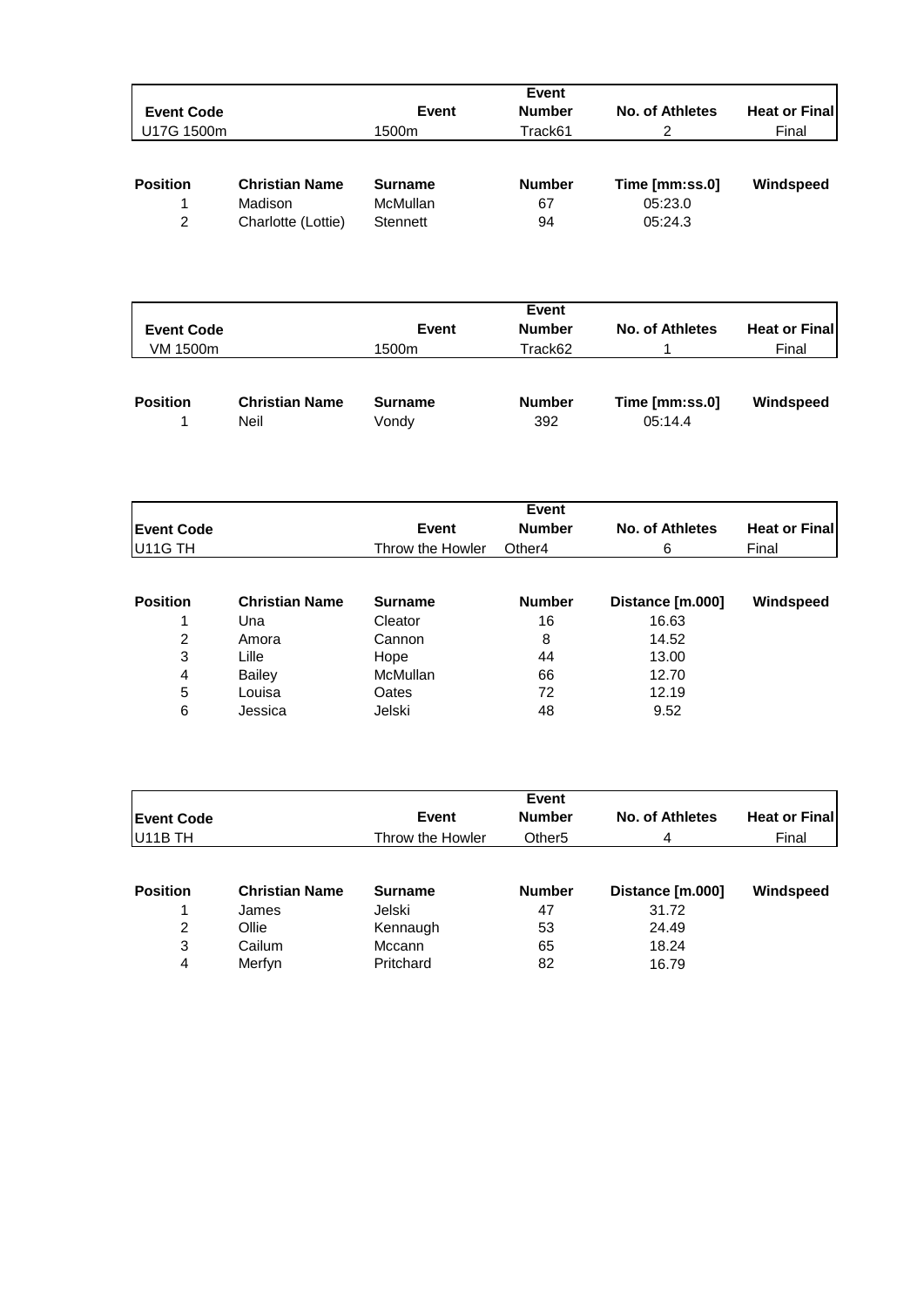|                    |                       |                  | Event              |                        |                       |
|--------------------|-----------------------|------------------|--------------------|------------------------|-----------------------|
| <b>IEvent Code</b> |                       | Event            | <b>Number</b>      | <b>No. of Athletes</b> | <b>Heat or Finall</b> |
| U9G TH             |                       | Throw the Howler | Other <sub>6</sub> | 3                      | Final                 |
| <b>Position</b>    | <b>Christian Name</b> | <b>Surname</b>   | <b>Number</b>      | Distance [m.000]       | Windspeed             |
|                    | Abigail               | Sayle            | 92                 | 10.27                  |                       |
| 2                  | Isabella              | Quirk-Kermeen    | 87                 | 7.87                   |                       |
| 3                  | <b>Isabelle</b>       | Sayle            | 93                 | 7.15                   |                       |

|                   |                       |                                        | <b>Event</b>  |                  |                       |  |
|-------------------|-----------------------|----------------------------------------|---------------|------------------|-----------------------|--|
| <b>Event Code</b> |                       | <b>Number</b><br>Event                 |               | No. of Athletes  | <b>Heat or Finall</b> |  |
| U9B TH            |                       | Throw the Howler<br>Other <sub>7</sub> |               | 5                | Final                 |  |
|                   |                       |                                        |               |                  |                       |  |
| <b>Position</b>   | <b>Christian Name</b> | <b>Surname</b>                         | <b>Number</b> | Distance [m.000] | Windspeed             |  |
|                   | Leo                   | Woodward                               | 393           | 19.98            |                       |  |
| 2                 | <b>Bobby</b>          | Quaye                                  | 83            | 15.14            |                       |  |
| 3                 | Thomas                | Collinge                               | 20            | 12.98            |                       |  |
| 4                 | Finn                  | Cleator                                | 14            | 10.79            |                       |  |
| 5                 | Alex                  | Oates                                  | 71            | 5.64             |                       |  |

|                   |                       |                | Event         |                 |                       |
|-------------------|-----------------------|----------------|---------------|-----------------|-----------------------|
| <b>Event Code</b> |                       | <b>Event</b>   | <b>Number</b> | No. of Athletes | <b>Heat or Finall</b> |
| U17G 400m         |                       | 400m           | Track63       |                 | Final                 |
|                   |                       |                |               |                 |                       |
| <b>Position</b>   | <b>Christian Name</b> | <b>Surname</b> | <b>Number</b> | Time [mm:ss.0]  | Windspeed             |
|                   | Catherine             | Perry          | 76            | 01:05.2         |                       |

|                   |                       |                | Event         |                 |                       |
|-------------------|-----------------------|----------------|---------------|-----------------|-----------------------|
| <b>Event Code</b> |                       | Event          | <b>Number</b> | No. of Athletes | <b>Heat or Finall</b> |
| SW 400m           |                       | 400m           | Track64       |                 | Final                 |
|                   |                       |                |               |                 |                       |
| <b>Position</b>   | <b>Christian Name</b> | <b>Surname</b> | <b>Number</b> | Time [mm:ss.0]  | Windspeed             |
|                   | Carolanne             | Hanley         | 42            | 02:43.7         |                       |